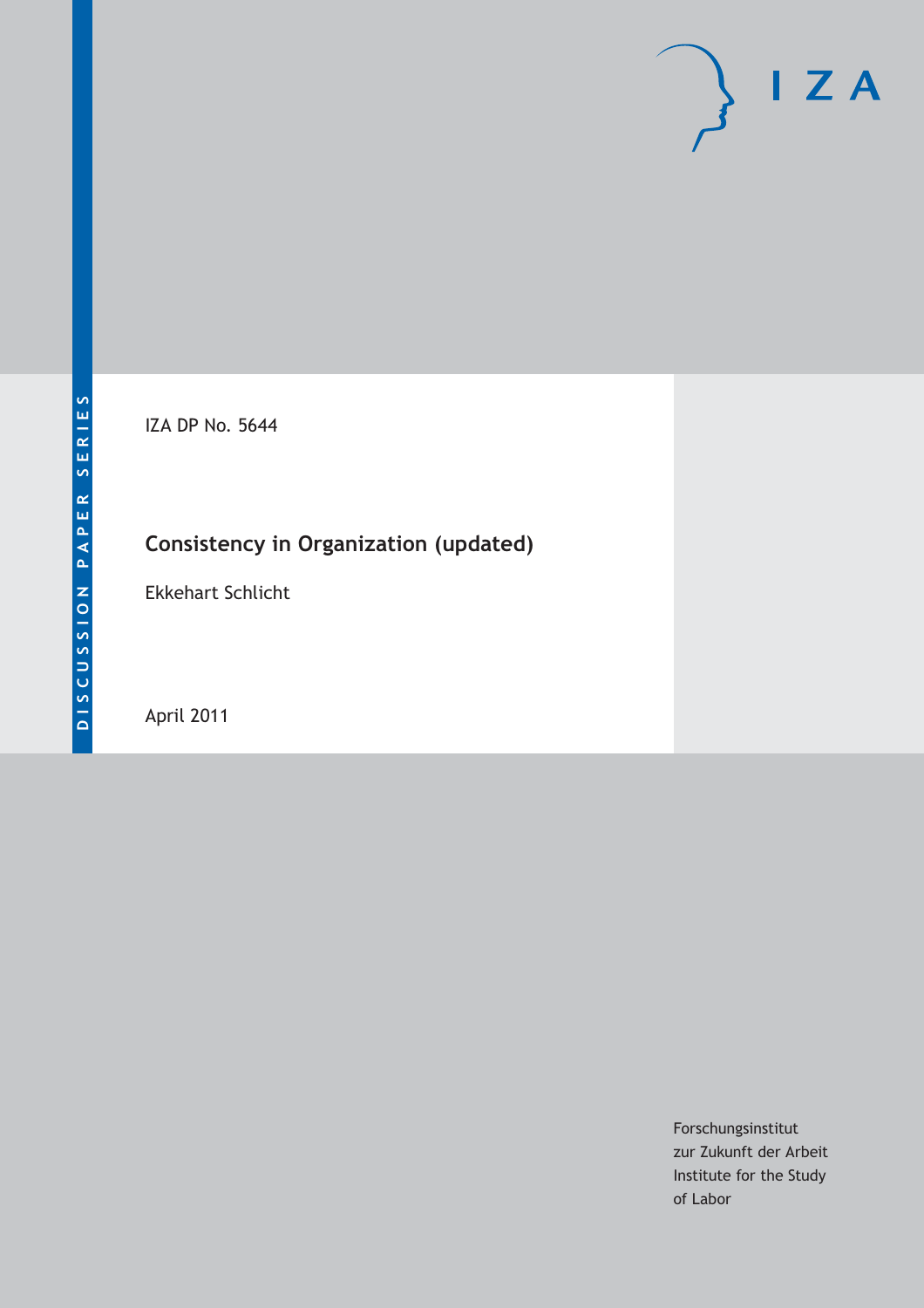# **Consistency in Organization (updated)**

**Ekkehart Schlicht** 

*University of Munich and IZA* 

Discussion Paper No. 5644 April 2011

IZA

P.O. Box 7240 53072 Bonn **Germany** 

Phone: +49-228-3894-0 Fax: +49-228-3894-180 E-mail: iza@iza.org

Any opinions expressed here are those of the author(s) and not those of IZA. Research published in this series may include views on policy, but the institute itself takes no institutional policy positions.

The Institute for the Study of Labor (IZA) in Bonn is a local and virtual international research center and a place of communication between science, politics and business. IZA is an independent nonprofit organization supported by Deutsche Post Foundation. The center is associated with the University of Bonn and offers a stimulating research environment through its international network, workshops and conferences, data service, project support, research visits and doctoral program. IZA engages in (i) original and internationally competitive research in all fields of labor economics, (ii) development of policy concepts, and (iii) dissemination of research results and concepts to the interested public.

IZA Discussion Papers often represent preliminary work and are circulated to encourage discussion. Citation of such a paper should account for its provisional character. A revised version may be available directly from the author.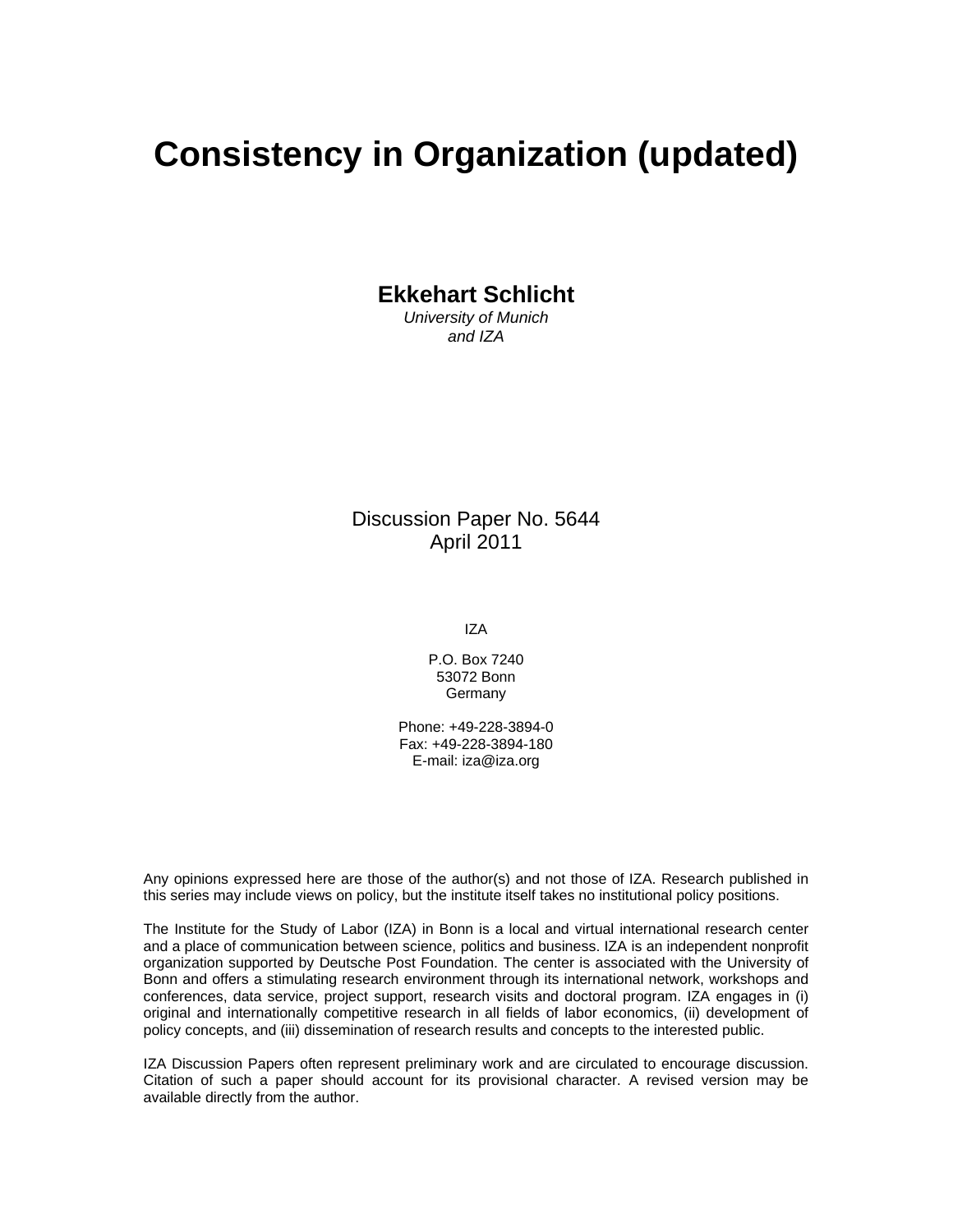IZA Discussion Paper No. 5644 April 2011

### **ABSTRACT**

## **Consistency in Organization (updated)\***

Internal organization relies heavily on psychological consistency requirements. This thought has been emphasized in modern compensation theory, but has not been extended to organization theory. The perspective sheds new light on several topics in the theory of the firm, like the boundaries of the firm, the importance of fairness concerns within firms, the attenuation of incentives, or the role of routines and incentives. It implies a perceptional theory of the firm that is realistic in the sense advocated by Ronald Coase (1937).

#### **NON-TECHNICAL SUMMARY**

The paper develops the idea that the organization of a firm's internal activity relies on psychological consistency requirements. As a consequence, fairness considerations are of paramount importance, and the limits of the firm are determined by the requirements of a coherent corporate culture.

JEL Classification: B52, D02, L2

Keywords: theory of the firm, hierarchy, evolutionary theory of the firm, perceptional theory of the firm, consistency, small numbers, centralization paradox, Williamson's puzzle, compensation, boundaries of the firm, fairness, idiosyncratic exchange, entitlements, obligations, routines, framing, Simon, employment relationship, fairness, ownership effect, skunkworks, disruptive technologies, Tayloristic organization, holistic organization

Corresponding author:

-

Ekkehart Schlicht Institutional Economics Group Department of Economics University of Munich Schackstr, 4 80539 Munich Germany E-mail: schlicht@lmu.de

<sup>\*</sup> This is a revised update of Schlicht (2003, 2008). As compared to the earlier IZA Discussion Paper No. 718 of 2003, the present version includes a number of small changes and improvements, some remarks on the efficiency-enabling aspects of fairness that builds on Herbert Simon's (1951) theory of the employment relationship, and a note the phenomenon of skunkworks that lend further support to the theory of the firm suggested here.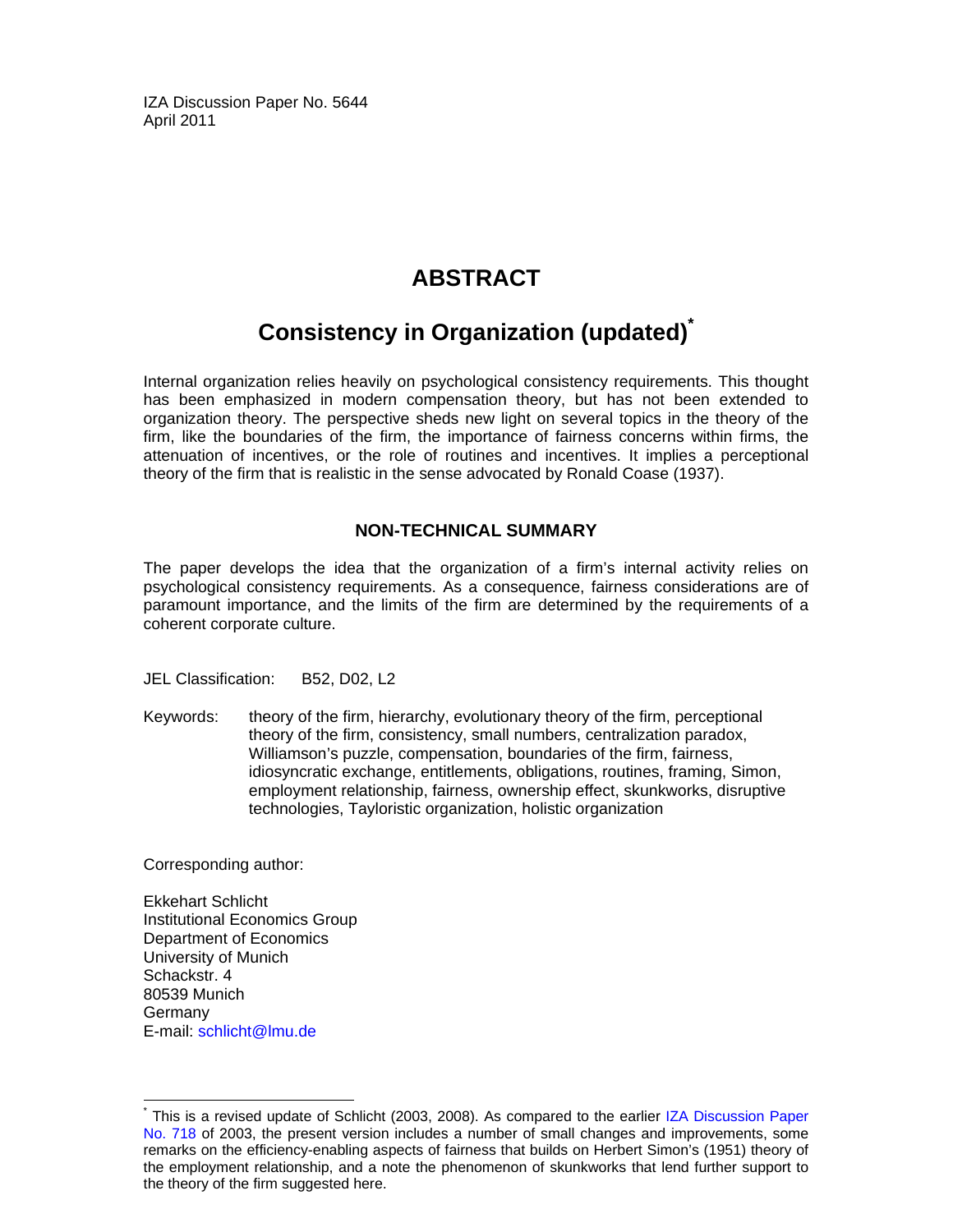1 Small Numbers – 2 [Markets, Hierarchies, and Custom](#page-4-0) – 3 [Entitlements,](#page-6-0) [Obligations, and Organizational Equilibrium](#page-6-0)  $-4$  [Consistency](#page-9-0)  $-5$  [The Boundaries](#page-11-0) [of the Firm](#page-11-0) – 6 [The Perceptional Theory of the Firm](#page-12-0) – 7 [Low-Powered Incentives](#page-13-0) – 8 [Fairness as a Precondition for Profit Seeking](#page-13-0) – 9 [Routines and Change](#page-16-0) – 10 [Concluding Remarks](#page-17-0)

#### 1 Small Numbers

Coordination in a well-matched team is typically characterized by specialization of the team members and the absence of relevant competition for each specialist. In such a setting, market coordination seems less useful. It would invite strategic behavior, and would necessitate protective measures to shield against such tactics. Each team member could threaten to block the gains from cooperation unless paid a larger share of the surplus. The potential conflicts and concomitant safeguards involve sunk costs, to be counted as transaction costs. Such transaction costs are quite different from – and more important than – the costs "of discovering what the relevant prices are," as there are many ways of splitting any surplus, and there is no clear-cut way for "discovering" any set of relevant prices. The costs for settling disputes may be considerable in any small-number setting unless organizational features and firm-specific norms are implemented that reduce higgling and haggling.

Organizational features and firm-specific norms may curb rent-seeking activity by ruling out some alternatives or rendering them more costly to pursue. A policy, for example, that requires equal treatment of all employees according to certain principles restrains the individual worker from seeking an exception, because all concessions made to him will generalize to other workers. This renders it more costly for the firm to make such concessions, and less promising for the individual worker to request them. As a result, rent-seeking activity and associated transaction costs are reduced, and the employment relationship becomes more efficient *ex ante* as well as *ex post*. We can expect organizational solutions to outcompete market solutions in such cases.<sup>1</sup> More generally, coordination within firms pertains to well-matched teams that entail, almost by definition, small-number problems, and firms that rely on nonmarket organization may

 $^1\,$  Similar constraints on bargaining may arise in markets as well, but will, as a rule, be less powerful and are disregarded in the following in order to simplify the exposition.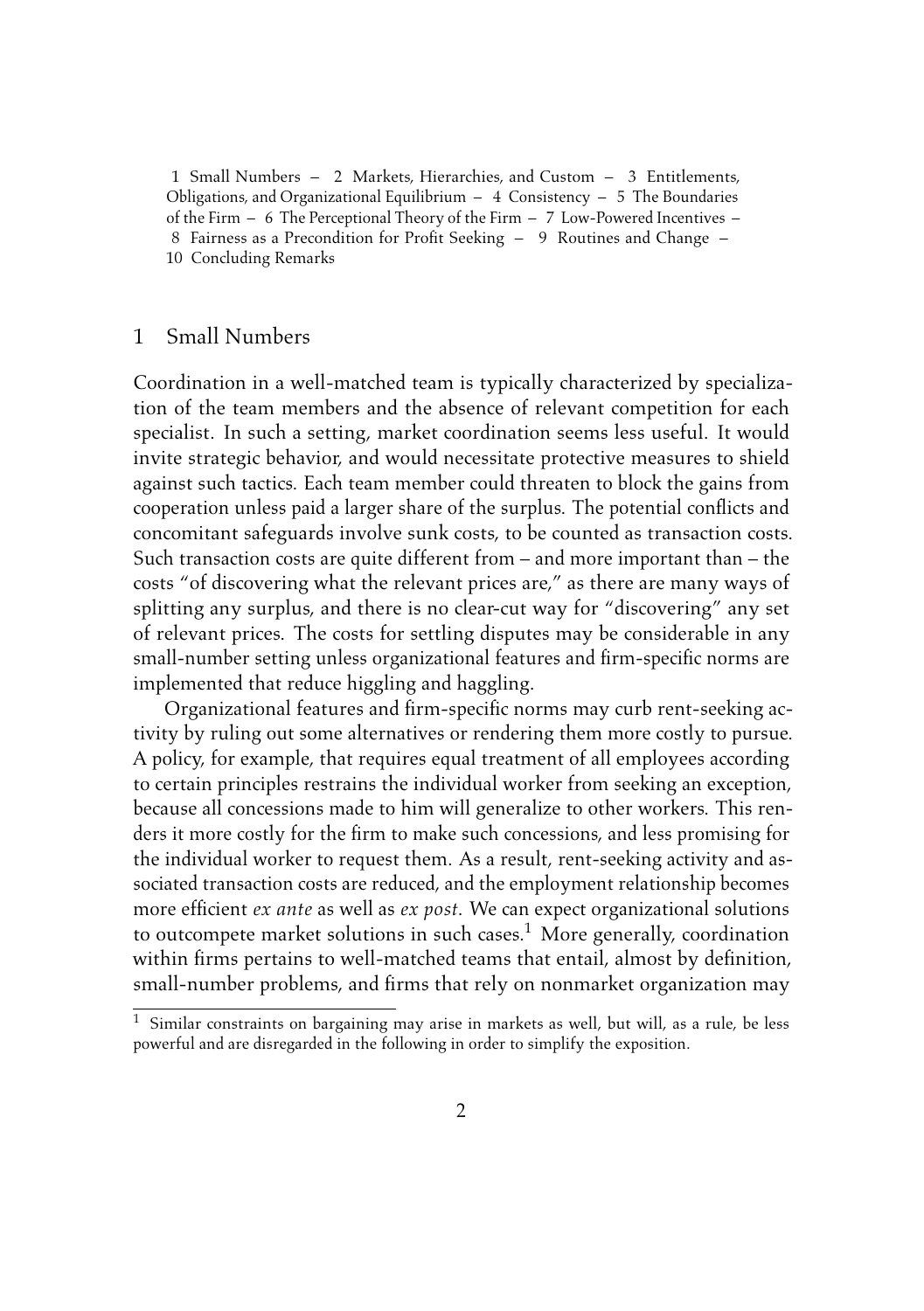<span id="page-4-0"></span>obtain better results than the market could achieve. As a consequence, prices are rarely used within firms to coordinate the division of labor. Even if payments serve as incentives, they do not perform any market-clearing function.<sup>2</sup>

#### 2 Markets, Hierarchies, and Custom

Behavior within an organization is motivated and controlled differently from what occurs in the market. Psychological consistency molds behavior and is of central importance for internal organization. But before developing this thought, let us consider briefly a position that denies the theoretical usefulness of distinguishing between markets and firms in terms of different modes of motivation and control. According to this view, all behavior, whether occurring in the market or within firms, is governed by incentives, and a firm is to be interpreted as a specialized market, rather than a categorically different organizational form.<sup>3</sup> As [Alchian and Demsetz](#page-18-0) explain: "Telling an employee to type this letter rather than to file that document is like my telling a grocer to sell me this brand of tuna rather than that brand of bread."<sup>4</sup> According to this view, no useful analytical distinction can be drawn between command and free choice, even if people in real life happen to make such a distinction. People do not change their nature when entering a firm. Whether inside or outside a firm, their behavior is controlled by the same behavioral tendencies. If they behave differently within the firm or in the marketplace, this is to be attributed to the different sets of incentives provided. Human behavior is always to be analyzed in terms of (given) preferences and constraints. I shall refer to this view as the the principal–agent view of the firm, and I am going to criticize it.

I accept the thesis that people do not change their nature when entering a firm, but I take them as norm-guided to much larger extent within firms

<sup>2</sup> [Schlicht](#page-22-0) [\(1998,](#page-22-0) 229ff.)

<sup>3</sup> [Holmstrom](#page-20-0) [\(1982\)](#page-20-0)

<sup>4</sup> [Alchian and Demsetz](#page-18-0) [\(1972,](#page-18-0) 277)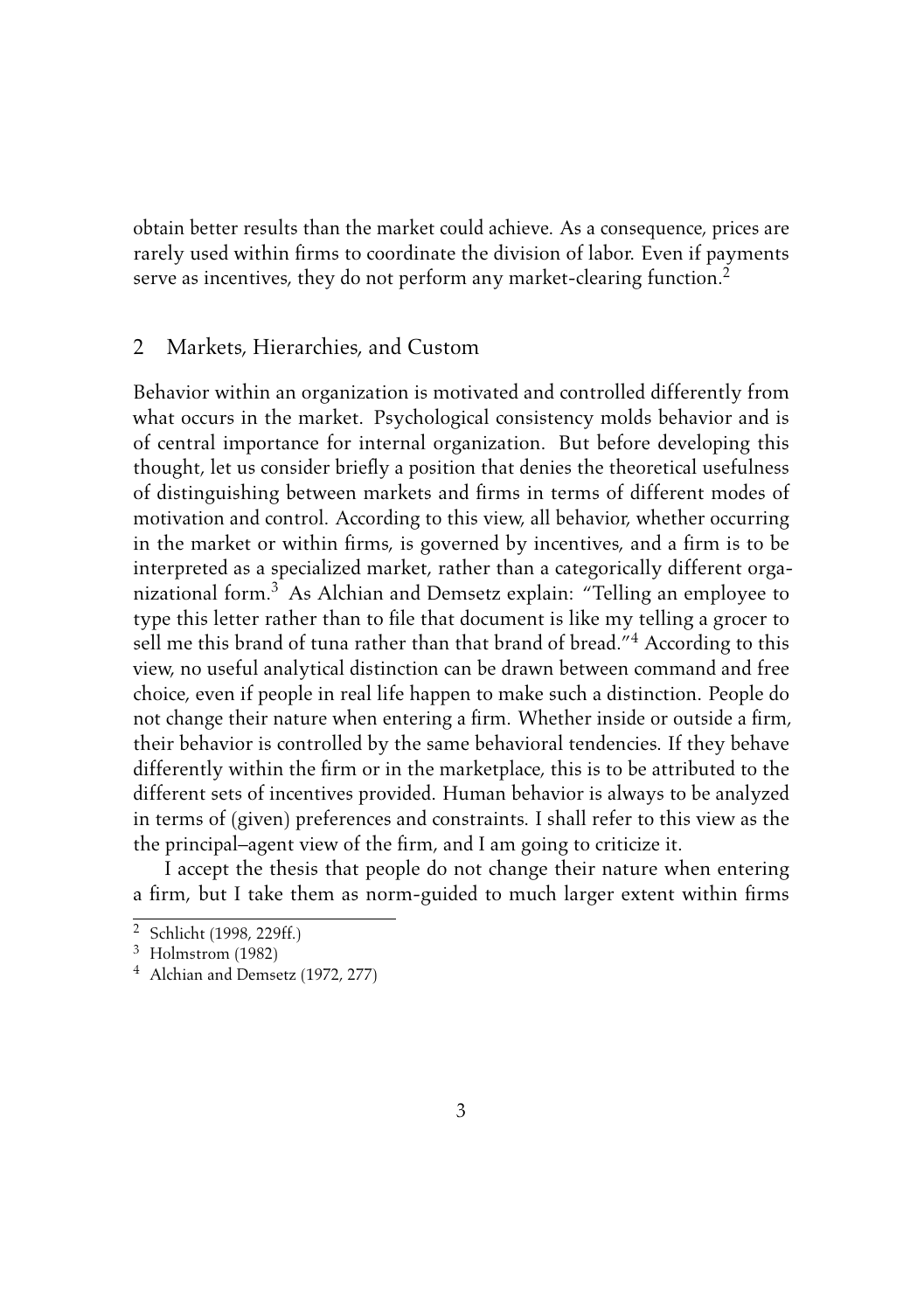than in the market.<sup>5</sup> It is not only incentives and constraints that determine behavior; rather perceptions of entitlements and obligation influence action as well, and firms use normative structures that create entitlements and obligations for purposes of internal coordination that are absent or strongly attenuated in markets, and this enables them to outperform markets.

Many writers have rejected the principal–agent view of the firm, often implicitly. Ronald [Coase](#page-19-0) is outspoken, however. He draws a distinction between a principal–agent relationship and a master–servant relationship and cites [Batt:](#page-18-0) ". . . that which distinguishes an agent from a servant is not the absence or presence of a fixed wage, or the payment only of commission on business done, but rather the freedom with which an agent may carry out his employment."<sup>6</sup> From this he concludes that the employment contract differs from a principal–agent relationship. It is a "master–servant" relationship, involving "control" and "direction." I take it that "control" and "direction" refer to normatively supported ways of affecting behavior.

Herbert [Simon](#page-22-0) reiterated the point that the employment contract establishes an authority relation, and Oliver Williamson followed his lead, in effect taking up Marx's distinction between the social division of labor in the market and the division of labor in manufacture.<sup>7</sup> Simon drew a distinction between markets and hierarchies and pointed out that the market will select that mode of coordination that minimizes overall production costs – a view which I am going to accept in this paper.

The dichotomy between markets and hierarchies found in Marx, Coase, Simon, and Williamson is to be complemented by taking account of duty and custom. Harvey [Leibenstein](#page-20-0) has highlighted this when depicting the firm as a network of interrelated jobs. Each job is associated with duties and responsibilities, entitlements and obligations. The organization of work is achieved, in his view, by the way in which appropriate norms, attached to jobs, govern behavior.<sup>8</sup>

<sup>5</sup> The view advanced here builds in part on [Isaac et al.](#page-20-0) [\(1991\)](#page-20-0), who emphasize that institutions (and therefore firms) frame fairness perceptions that entail strong behavioral effects. See also [Schlicht](#page-22-0) [\(1998\)](#page-22-0) for further discussion.

<sup>6</sup> [Coase](#page-19-0) [\(1937,](#page-19-0) 404), [Batt](#page-18-0) [\(1929,](#page-18-0) 6)

<sup>7</sup> [Simon](#page-22-0) [\(1951\)](#page-22-0), [Williamson](#page-23-0) [\(1985\)](#page-23-0), [Marx](#page-21-0) [\(1867,](#page-21-0) xv.4).

<sup>8</sup> [Leibenstein](#page-20-0) [\(1965\)](#page-20-0)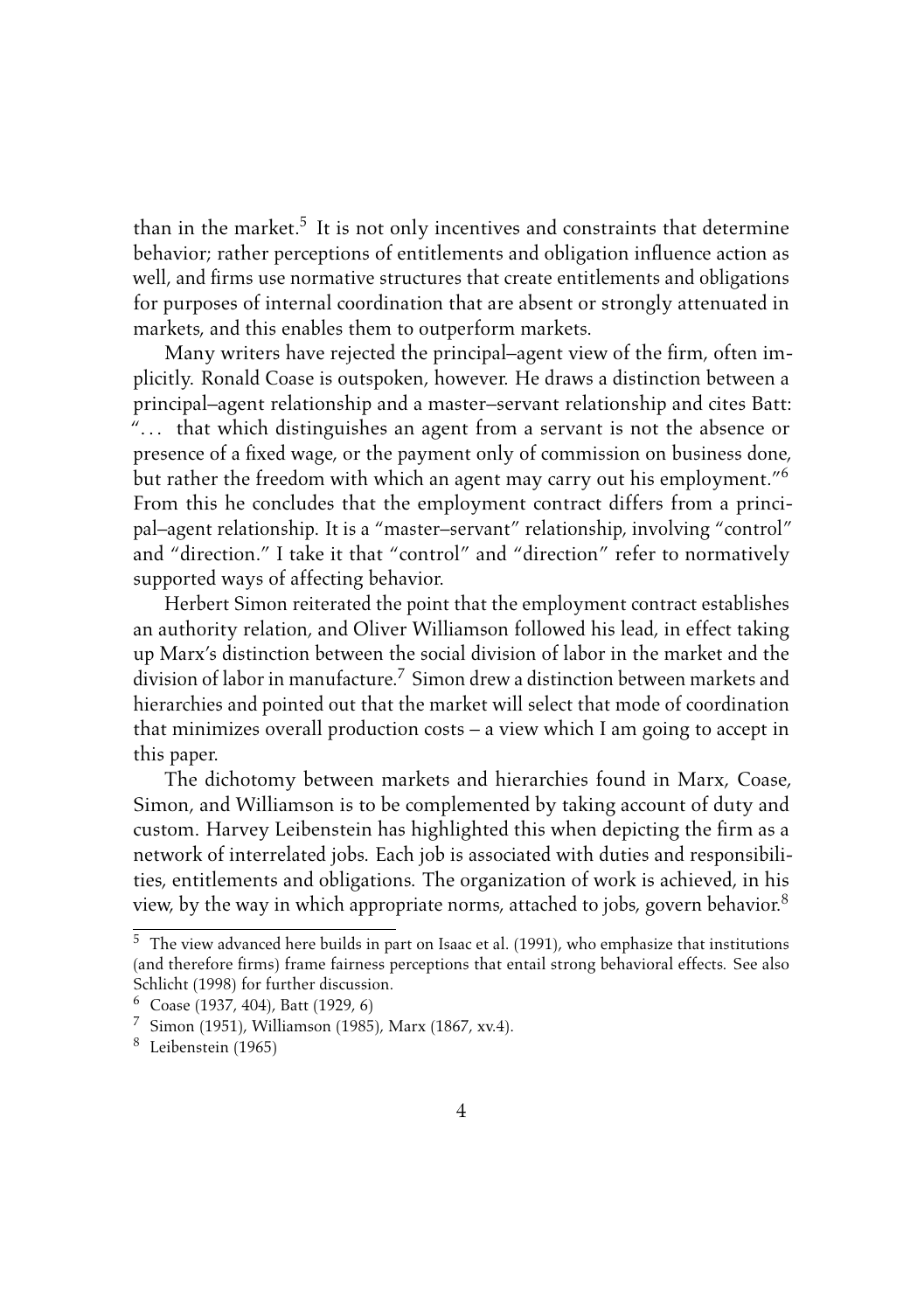<span id="page-6-0"></span>A closely related argument has been invoked by [Nelson and Winter.](#page-22-0) They start, like Williamson, with the observation that the market does not work well in settings of idiosyncratic exchange. There may initially be a quarrel among the team members for obtaining larger shares of the surplus at the expense of the others, but eventually a "truce" will emerge, which is maintained and defended by everybody because "each member strives to protect his interests by standing prepared to deliver a firm rebuff not only to actions by others that clearly threaten his interests, but also to actions that might be quite innocuous were it not for their possible interpretation as probes of his alertness or determination to defend his rights under a truce".<sup>9</sup> For such reasons, everybody defends the firm-specific norms and customs even in cases where he is not personally affected.

#### 3 Entitlements, Obligations, and Organizational Equilibrium

The above discussion can be developed as follows. In a first step, an organization could be interpreted as a set of conventions. But why do people obey these conventions? One answer would be to think of a set of self-sustaining conventions that everybody obeys because it is in everybody's interest to follow these conventions provided everybody else does the same.<sup>10</sup> This view may be adequate for dealing with pure coordination problems, like driving on the right-hand side of the road. It is the easy case and does not involve any problem. Such a system would work automatically, and there would be no further need for governance, and hardly any need for a firm as we know it.

The small-number problems arising in teams give rise, however, to coordination problems of a different kind. They require a splitting of the surplus accruing from cooperation. They involve potential conflict. An organization must cope with these problems. A convention to split a surplus according to a certain rule cannot easily be self-enforcing, because some team members may be first movers. They could try to increase their share in the surplus, knowing that it would be rational for the others to accommodate this step. The threat to

<sup>9</sup> [Nelson and Winter](#page-22-0) [\(1982,](#page-22-0) 111)

<sup>10</sup> [Kreps](#page-20-0) [\(1990\)](#page-20-0)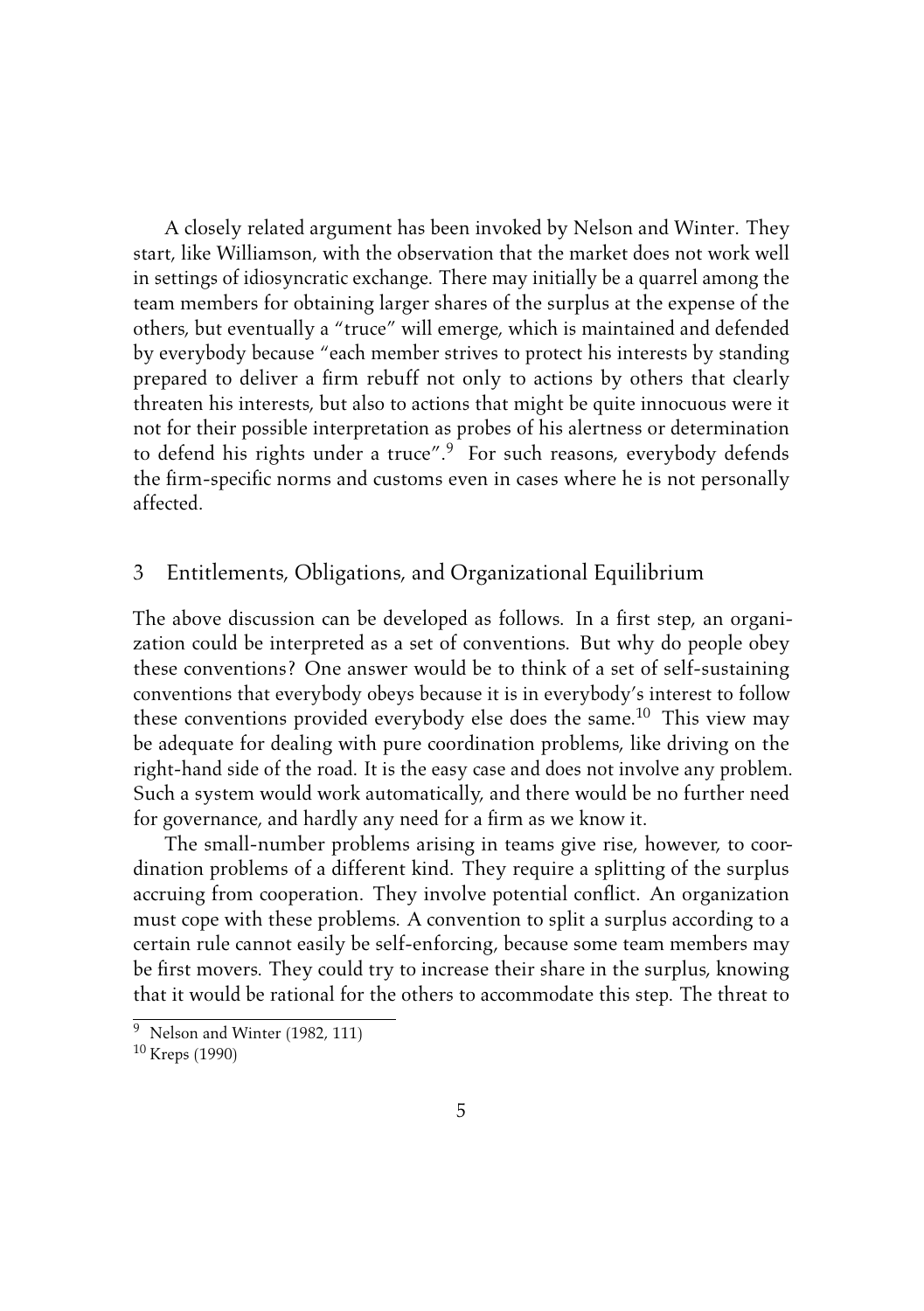cease cooperating would be irrational for the later movers. In other words, the idea of viewing an organization as a set of conventions that are maintained out of self-interest of the participants seems very problematic.

Yet evidence suggests that people actually do behave "irrationally" if they feel cheated. They try to defend what they perceive as their entitlements, even if this involves substantial costs to them. Effective norms are defended in this manner. Strategic behavior is channeled by these firm-specific norms. If the firm adheres to principles of equal treatment of equals, for example, a worker will anticipate that any concession made to him will induce other workers to seek the same advantage. Hence he will rather look for fostering his own advantage within the given set of norms and principles. This channels his activity. Improvements in governance, in the sense of implementing better norms, can induce better performance.

Further, effective norms shape compliance. They induce entitlements and obligations. Entitlements are rights, as perceived by the individuals. They are not, however, abstract legal rights. Rather, they denote the subjectively perceived rights that go along with a motivational disposition to defend them. Obligations are the counterparts of entitlements. They refer to claims by others that are subjectively accepted by the individual, and go along with a motivational disposition to respect these claims.<sup>11</sup> Both entitlements and obligations are brought about by a set of established rules. They derive from regularities perceived in the past and in the group, and they bring about norms and customs. Governance can be improved by establishing regularities that give rise to appropriate entitlements and obligations.<sup>12</sup>

Given a set of norms and customs within a firm, and a preparedness of the members to defend the entailed entitlements and honor the implied obligations, it may be tempting to view behavior in analogy to the simple coordination problem, but on a higher level. Conforming to firm-specific norms may be construed as individually rational if everybody expects everybody else to defend these conventions. However, the behavioral effect of such rules cannot

<sup>11</sup> [Schlicht](#page-22-0) [\(1998,](#page-22-0) 24).

 $12$  Some condemn such thoughts as involving manipulation of the employees, and interfering with their free choices. See [Schlicht](#page-22-0) [\(2004\)](#page-22-0) for a discussion of this issue.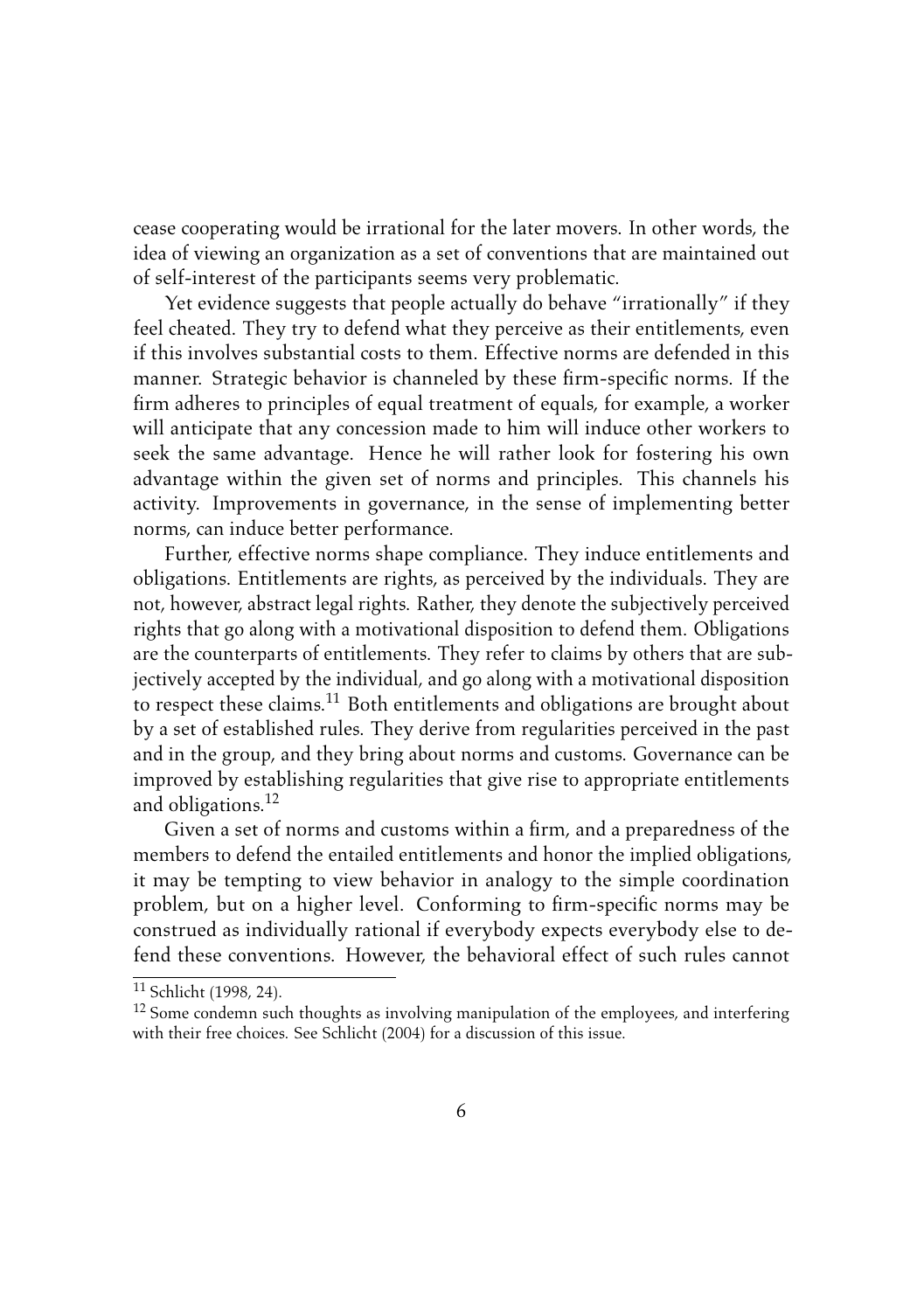be reduced to incentives. Rather, the rules *generate* incentives because they elicit entitlements and obligations and induce behaviors that will mutually be taken into account. The resulting organizational equilibrium, as governed by entitlements and obligations, may be viewed as a "truce," as Nelson and Winter have proposed. It seems to me, however, that this parlance wrongly invokes the idea that organizational equilibrium is built on latent conflict.<sup>13</sup> It wrongly suggests that mutual entitlements and obligations are only obeyed because they are backed up by threats. This is a misleading way of looking at organizational equilibrium, because truce is usually short-lived, both within organizations and between nations, and prone to transform either into peace or into war after a while. It seems thus more appropriate to describe organizational equilibrium as *peace*, where conflicts have settled down and a possible initial truce has engendered a mutually accepted arrangement that is defended by everybody, similar to the way in which hierarchies or territorial claims are defended after settlement.

An analogy can be found in the way in which pecking orders and territoriality are established among animals. Consider the establishment of a pecking order among hens. There may be initial fights, but after a while a pecking order is established and only rarely put into question. The hens generalize apparently from the outcome of one fight to the outcome of the next one and avoid unnecessary fighting. Or consider territoriality. There may be an initial fight, and the stronger individual might occupy a certain territory. It will defend its territory and will chase away potential intruders, but once the territorial boundaries are established real fights will be rare. The ownership effect will induce the owner of a territory to win almost any fight – even against stronger intruders. It has obtained, so to speak, an entitlement in the territory, which induces it to defend it more fiercely than it would fight as an intruder, and the intruders' aggressiveness is muted by the partial recognition of the territorial rights of the owner.<sup>14</sup> In this way, ownership *generates* preferences, as well as incentives. Regarding preferences, it renders the owner more aggressive and

<sup>&</sup>lt;sup>13</sup> This applies to the radical theory of the firm as well; see [\(Marglin,](#page-21-0) [1974\)](#page-21-0). Oliver [Williamson](#page-23-0) [\(1980\)](#page-23-0) has commented on that.

<sup>14</sup> See the discussion and references in [Schlicht](#page-22-0) [\(1998,](#page-22-0) 11-115, 172-175). Biologists describe the ownership effect as rendering the owner more aggressive than the intruder; see [Maynard Smith](#page-21-0) [\(1978\)](#page-21-0).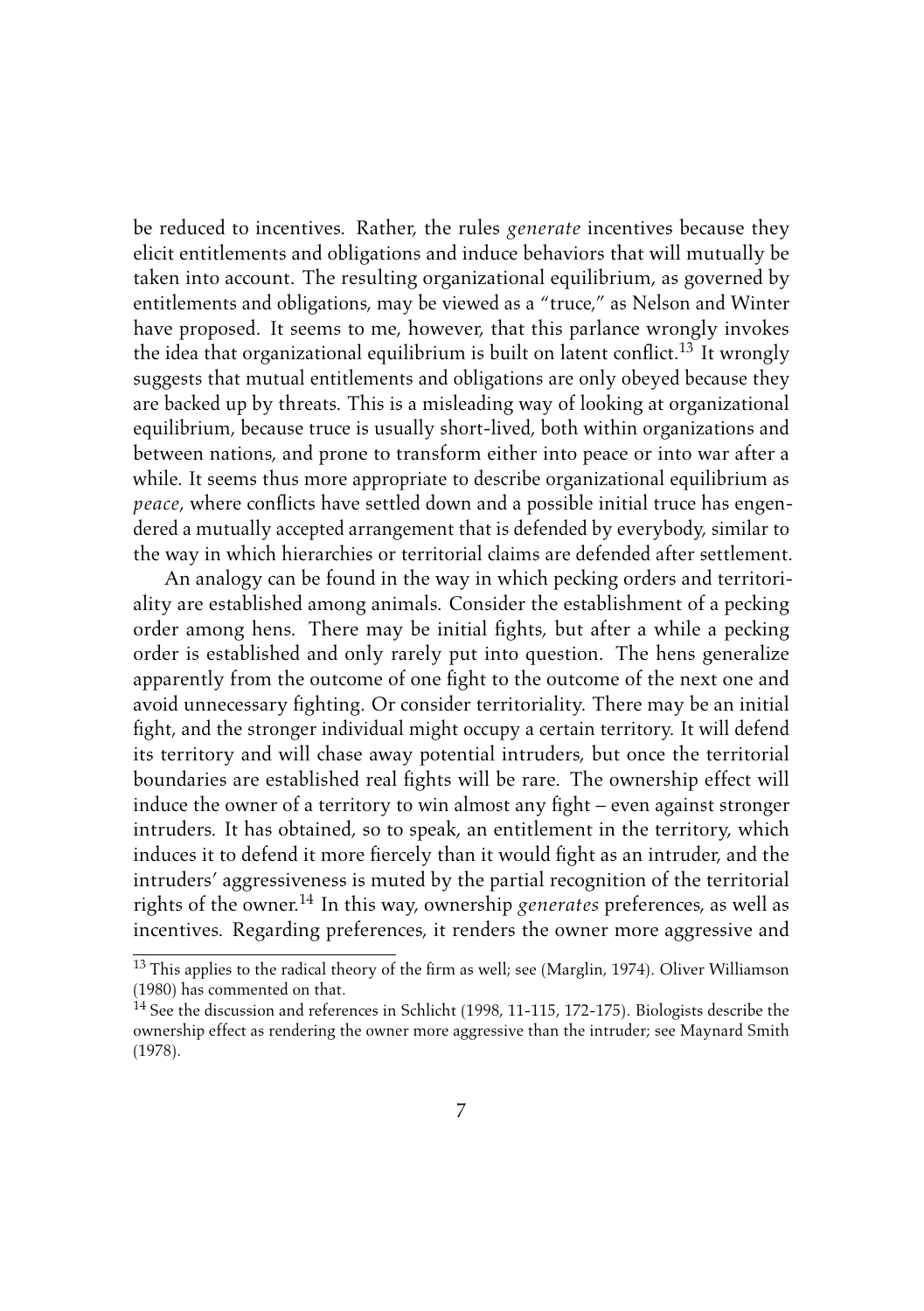<span id="page-9-0"></span>the intruder more yielding. As both the owner and the intruder will take this effect into account, this changes their incentives for maintaining the territory, or invading it. The tendency is strengthened among social animals by the way in which the members of a group maintain or change alliances, and a similar social amplification must be expected within any social organization.<sup>15</sup>

#### 4 Consistency

Yet a firm's internal organization is not fully reducible to routines, norms, and firm-specific customs. The element of command – emphasized rightly by Coase and Williamson – is of great importance as well, but simply adding hierarchy and command to routines, norms, and firm-specific customs will not suffice to compleat the picture, as all elements interact strongly, and monetary incentives play a role as well. In the remaining part of the paper I shall comment on the nature of this interaction.<sup>16</sup>

My main thesis is that the actual working of an organization depends strongly on aspects of psychological consistency. The term refers to an overall match between various organizational features, principles, and tacit understandings. It plays an important part in modern compensation theory, but has much broader significance with regard to organizational matters.<sup>17</sup> It bundles command, incentives, and custom together and implies a strong interaction between command, firm-specific norms, and incentives.

Consider the starting point of [Coase'](#page-19-0)s discussion of the employment relationship. He notes correctly: "If a workman moves from department *Y* to department *X*, he does not go because of a change in relative prices, but because he is ordered to do so."<sup>18</sup> The foreman is well advised, however, not to issue arbitrary orders, even if they remain within the limits set by the employment

<sup>15</sup> See [De Waal](#page-19-0) [\(1983\)](#page-19-0) on the importance of forming alliances in groups of chimpanzees, and [Dunbar and Schutz](#page-19-0) [\(2007\)](#page-19-0) for the "social brain" thesis.

<sup>&</sup>lt;sup>16</sup> See also [Schlicht](#page-22-0) [\(1998,](#page-22-0) 227-233), where the interaction of monetary incentives, custom, and command is interpreted as "chemical interaction" in the sense of [Mill](#page-21-0) [\(2004,](#page-21-0) iii.x.4).

<sup>&</sup>lt;sup>17</sup> [Milkovich and Newman](#page-21-0) [\(1999\)](#page-18-0), [Baron and Kreps](#page-18-0) (1999).

<sup>18</sup> [Coase](#page-19-0) [\(1937,](#page-19-0) 378)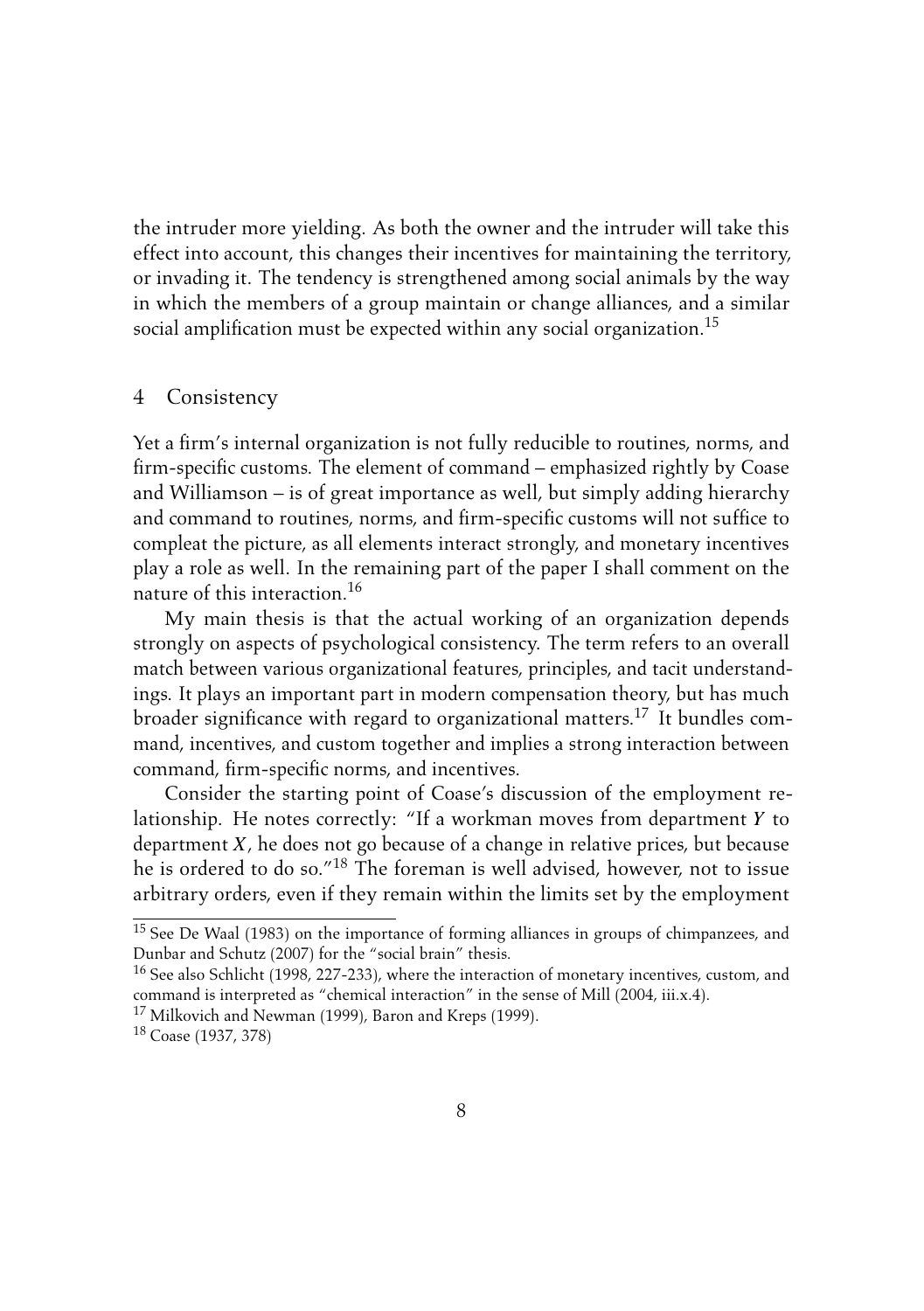contract. He must be entitled to order the workman to move, and it will be his duty not to issue inappropriate orders. The authority of the foreman and the obedience of the worker will be hurt if the foreman gives incoherent orders. The consistency of his behavior is tied up with his competence, as perceived by his subordinates, which is an important element in eliciting authority. He must, for instance, issue similar orders under similar circumstances.

If the worker in department *Y* is idle each afternoon, but helpful in department *X*, the foreman will be bound to send the workman each afternoon to department *X*. After a while, such an order will appear redundant. The workman will know and go by himself, and he might fear reprisal if he does not help in department *X* in the afternoon even if not explicitly ordered to do so. He will begin to see this as his duty.

Authority is in this way tied up with job roles and responsibilities. Every order and every decision creates a precedent. It molds entitlements and obligations and strengthens or weakens authority. As a consequence, *every order and decision must be seen as both directing resources and shaping firm-specific customs*. While a command entered into the keyboard of a computer may be issued without affecting the response of the computer to other commands, this does not hold true within a firm. Within a firm, however, every command creates the expectation that similar future situations will be handled in a similar manner, and weakens behaviors that appear inconsistent with the command. Each command creates entitlements and obligations. It induces generalization. This is of obvious productive advantage in so far as it automatizes certain adaptations, but may be of disadvantage in case some generalizations are unwarranted.<sup>19</sup>

<sup>&</sup>lt;sup>19</sup> In this sense, [Walsh](#page-23-0) [\(2010\)](#page-23-0) distinguishes between "coercive command" that is based on threats, and "command as an articulation of rules that have been voluntarily committed to." While large segments of economic writings emphasize the first meaning, he argues that command within firms usually takes the latter form. It is seen as rule-based and ultimately grounded in situation-specific requirements; see also [Follett](#page-20-0) [\(1940,](#page-20-0) 59) and [Brady and Walsh](#page-19-0) [\(2008\)](#page-19-0).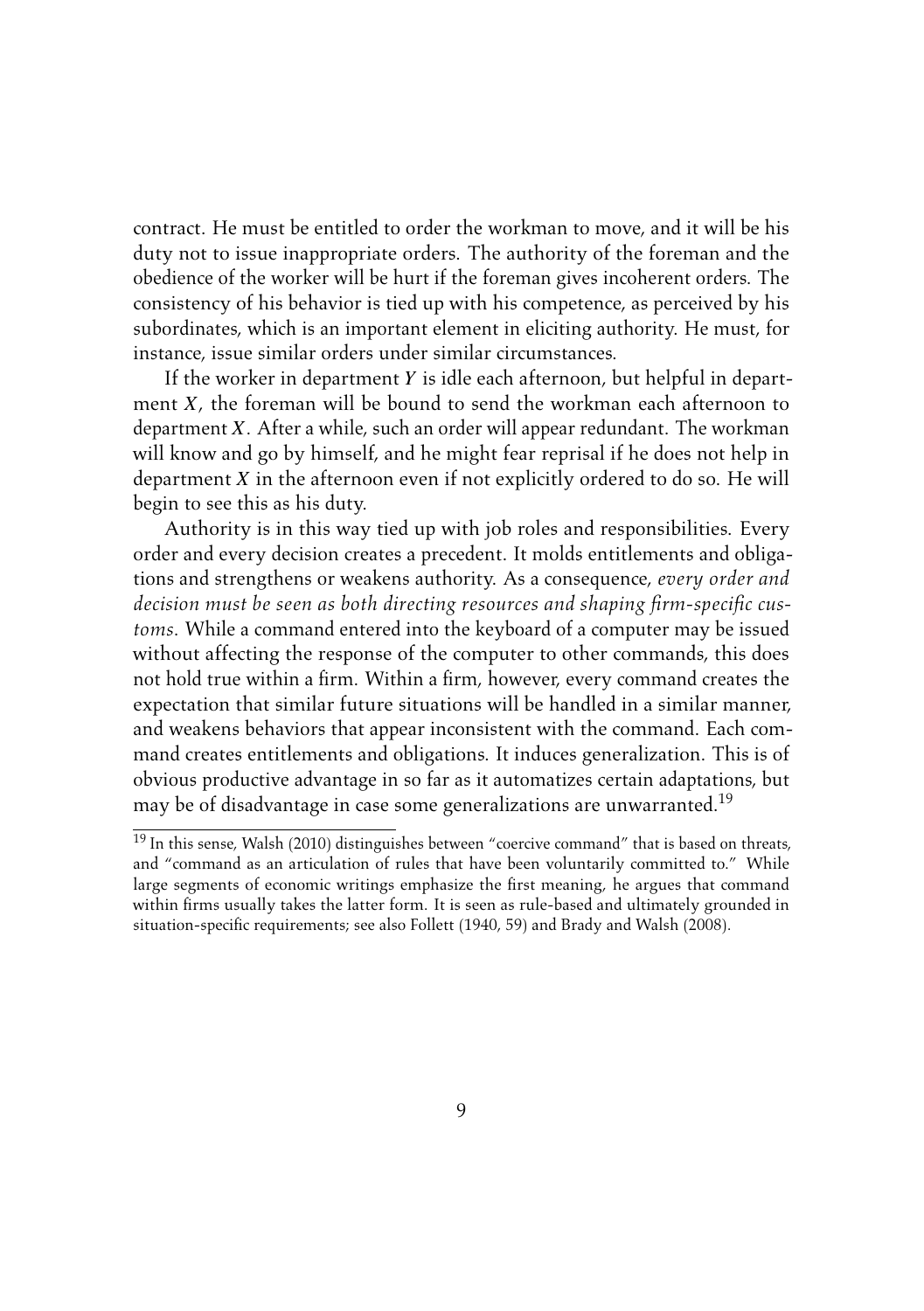#### <span id="page-11-0"></span>5 The Boundaries of the Firm

Oliver Williamson has emphasized the "chronic puzzle" about the limits of the firm.<sup>20</sup> Two firms *A* and *B* can do together whatever they could do separately – *and more*. There is thus no inefficiency to be expected if firms *A* and *B* integrate; we could rather expect some efficiency gains achievable by selective intervention. The puzzle is that we do not find firms getting larger and larger. Sometimes it is successful to downsize or split. It must, therefore, sometimes be cheaper to organize the sets of activities of *A* and *B* separately than jointly. As [Williamson](#page-23-0) put it, "the integrated firm *cannot* wholly replicate outside procurement in 'business as usual' respects. Instead, there are *unavoidable side effects*."<sup>21</sup>

The aspect of consistency contributes to understanding some of these unavoidable side effects: While firms *A* and *B* can each develop a specialized set of customs that are fine-tuned to their particular needs, firm *AB* cannot handle similar things differently in its departments *A* and *B*. That would hurt consistency. It may still be possible to differentiate between departments, but in many cases (such as compensation policies) this is very difficult and costly to sustain. It is a frequent occurrence that certain activities are outsourced for the simple reason of making it possible to pay the outsourced workers differently from what they would receive as regular employees. Janitors are outsourced in order to save on wage payments; computer specialists are outsourced in order to make it possible to pay them more.<sup>22</sup> It is also common practice to hive off the development of new products in skunkworks, with the explicit intention to remove the constraints that would be unavoidable if the project would be carried through within the firm.<sup>23</sup> It has been even suggested that some highly successful innovations have been left unexploited or handed over to other firms because pursuing them would have created problems within the existing firm organization.<sup>24</sup> In these cases, the consistency requirement works as a constraint,

<sup>&</sup>lt;sup>20</sup> [Williamson](#page-23-0) [\(1985,](#page-23-0) Ch. 6). This is also known as Stiglitz'[\(1991,](#page-22-0) 18) "centralization paradox."

<sup>21</sup> [Williamson](#page-23-0) [\(1985,](#page-23-0) 138)

<sup>22</sup> See [Mücke](#page-21-0) [\(2002\)](#page-21-0) for some illustrations.

<sup>23</sup> [Bower and Christensen](#page-19-0) [\(1995\)](#page-19-0), [Bommer et al.](#page-18-0) [\(2000\)](#page-18-0), [Leitl](#page-20-0) [\(2006\)](#page-20-0).

<sup>24</sup> [Walsh](#page-22-0) [\(2008,](#page-22-0) 142).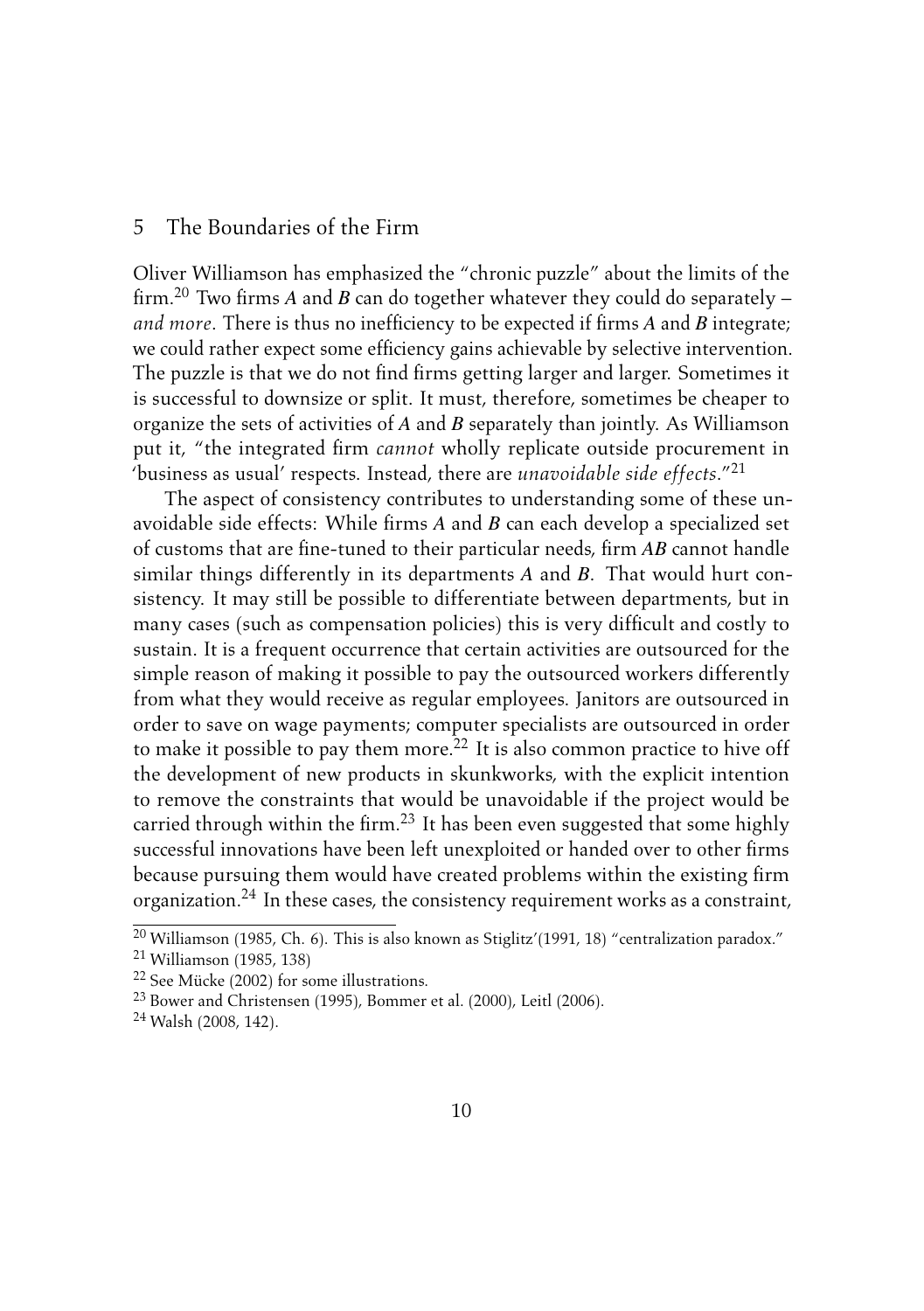<span id="page-12-0"></span>and disintegration may permit removing it. Conversely, integration induces the consistency constraint as an unavoidable side effect.

#### 6 The Perceptional Theory of the Firm

I have interpreted the firm as an organizational unit that relies on norms and customs for coordination, rather than on market incentives. For such a system to work, the boundaries of the firm must be recognizable for its members, because they must know whether the firm-specific norms are valid or not. This implies a *perceptional* theory of the firm: The firm is what the firm members perceive as a firm. This perception frames and thereby triggers their behavior. Or, in the terminology of Isaac, Mathieu and Zajac, firms and other institutions provide institutional frames that activate certain behaviors rather than others.<sup>25</sup>

From this point of view, the boundaries of the firm relate to perceptional boundaries: A firm is what people identify as a firm. This notion of the firm is *realistic*, in the sense advocated by Coase: It "closely approximates the firm as it is considered in the real world."<sup>26</sup> The relevance of the "perceptional," or "realistic," notion of the firm derives from the fact that people base their actions on their perceptions. This renders their perceptions economically relevant.

If a theorist argues that the perceptional view of the firm is too fuzzy and vague, and a more clear-cut definition, such as the firm as a "nexus of contracts," or the firm as a "collection of assets," is analytically more convenient or fruitful, they must assume *a priori* that the notion of the firm entertained by the economic subjects themselves does not carry behavioral implications.<sup>27</sup> In contrast, the consistency argument advanced here emphasizes the behavioral entailment of perceptions, and implies that the notion of the firm would actually be superfluous if it *did not* carry such behavioral implications.

 $25$  [Isaac et al.](#page-20-0) [\(1991\)](#page-20-0)

<sup>26</sup> [Coase](#page-19-0) [\(1937,](#page-19-0) 404)

<sup>27</sup> [Jensen and Meckling](#page-20-0) [\(1976\)](#page-20-0), [Moore](#page-21-0) [\(1992\)](#page-21-0)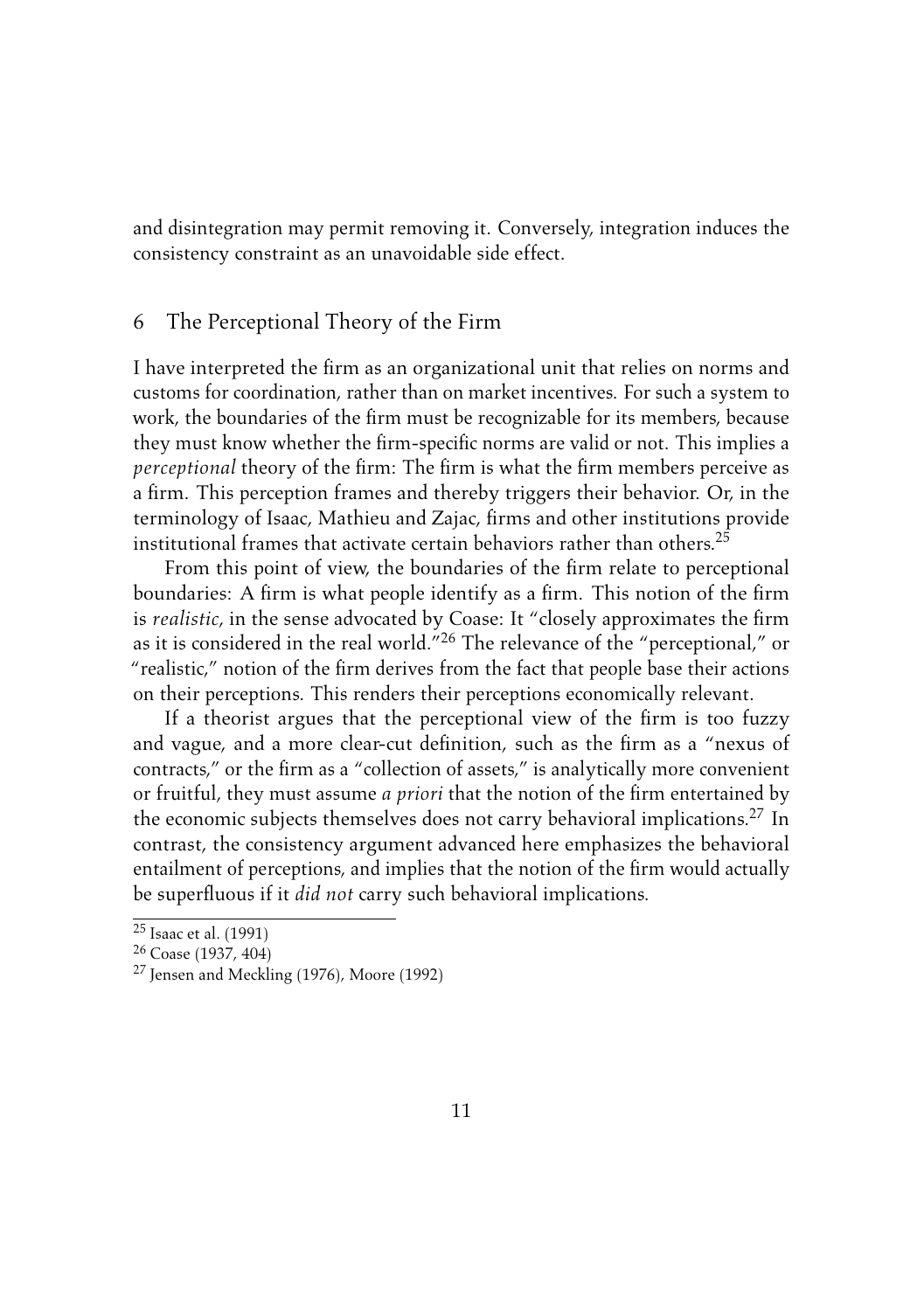#### <span id="page-13-0"></span>7 Low-Powered Incentives

[Williamson](#page-23-0) has contrasted the prevalence of low-powered incentives within firms with the high-powered incentives prevalent in markets.<sup>28</sup> While no *a priori* reason can be given for firms not to deviate from markets in the other direction and offer super-powered incentives, several reasons for the attenuation of incentives within firms have been advanced. The consistency view adds some further arguments for attenuation.

According to the consistency view, firms rely on norm-guided behavior. The set of entitlements and obligations that regulates cooperation cannot be mixed easily with incentives, because the provision of incentives changes entitlements and obligations. Once a worker receives performance pay, this removes his obligation to work fast on order. The presence of performance pay creates the entitlement on the part of the worker to choose his own pace of work, and weakens or removes his obligation to work as he is told.<sup>29</sup> The theoretical argument relates to the theory of self-attribution.<sup>30</sup> It suggests, for instance, that incentives may reduce cooperation, and this has been confirmed experimentally.<sup>31</sup> As firms must rely on norm-guided cooperation, and wage compression and an attenuation of incentives may improve the workings of duty of command, such features are to be expected.

#### 8 Fairness as a Precondition for Profit Seeking

The thought that norm-guided behavior is important within firms may also be rephrased in a different way by building on Herbert [Simon'](#page-22-0)s theory of the

<sup>28</sup> [Williamson](#page-23-0) [\(1985,](#page-23-0) 140)

 $29$  This thought may help to understand the difference between incentives and command and may contribute to resolve Clark's[\(1984\)](#page-19-0) puzzle that incentives that must be considered optimal from a principal–agent perspective were replaced by authority in many capital-intensive factories in the late nineteenth century. Only if authority works differently from incentives do these findings make sense.

<sup>30</sup> [Schlicht](#page-22-0) [\(1998,](#page-22-0) Ch. 9)

<sup>31</sup> [Brown et al.](#page-19-0) [2002,](#page-19-0) [Fehr and Gächter](#page-19-0) [\(2002\)](#page-19-0)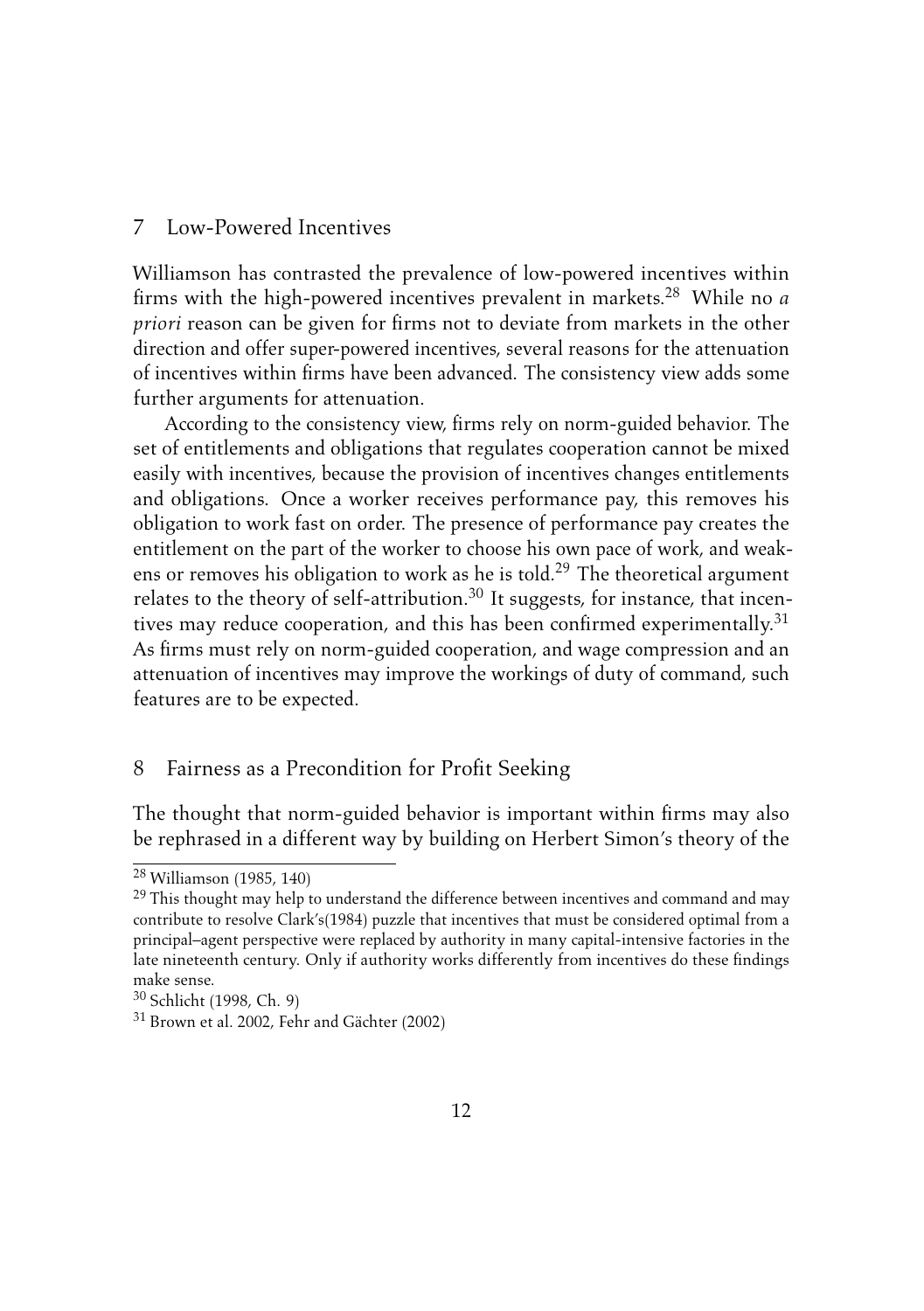employment relationship.<sup>32</sup> Consider two different tasks, *A* and *B*. Assume initially that the worker is indifferent about whether to perform the one or the other. An exchange contract would specify under which conditions the worker would perform which. An employment contract would leave that unspecified. The firm would be free to decide, according to the situation, which task the worker is to perform. As long as the worker is indifferent between the tasks, he will be indifferent between the exchange contract and an employment contract. The firm, however, will prefer the employment contract, as this permits postponing the decision about which task to perform. It permits greater flexibility. The employment contract carries an option value, just as the holding of money rather than some illiquid asset entails liquidity. This is, in a nutshell, Simon's explanation of the employment contract.

Consider now the case that the the worker is *not* indifferent between tasks *A* and *B* but prefers task *A*. An employment contract faces the difficulty that the worker may be hesitant to agree on entering a contract that leaves the choice between *A* and *B* entirely in the hands of the firm, as he may fear of becoming exploited by being ordered to work exclusively on the dreary task *B*. In order to render an employment contract viable, the firm must credibly commit itself to compensate the worker for additional toil. By offering extra payment for task *B* (working at night, working abroad), the worker can be made indifferent between the tasks, and the employment contract can serve the function of postponing the decision about performing task *A* or task *B*.

From this point of view it it is no coincidence that businessmen talk about "compensation" rather than "pay." Practitioners aim for a *consistent* wage structure that offers rewards in proportion to the time needed to perform a task, and to the strain and attention required, rather than to bribe workers to perform the one rather than the other task. The latter would undermine the possibility of directing workers by command.

Another way to maintain the viability of the employment contract in cases where workers are not indifferent between performing different tasks is to implement practices that fix the shares of the various tasks while maintaining the flexibility of timing – in our example, maintaining the shares of tasks *A* and

 $32 \text{ Simon} (1951)$  $32 \text{ Simon} (1951)$  $32 \text{ Simon} (1951)$  $32 \text{ Simon} (1951)$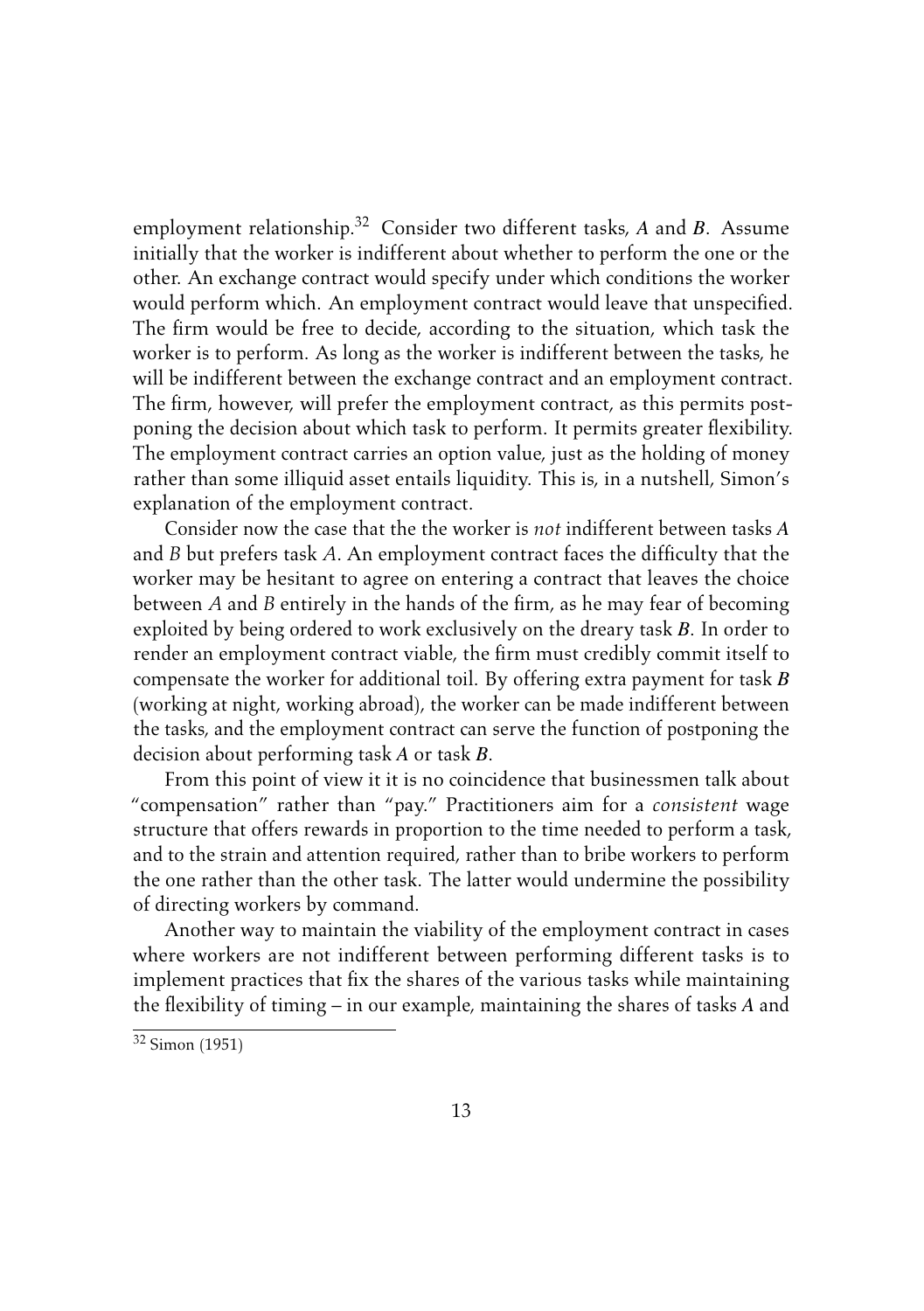*B* while leaving it to the firm's discretion *when* to ask the worker to perform task *A* or task *B*, respectively. A worker who has been assigned to the strenuous task *B* for some time would obtain the "right" to be compensated by being assigned preferentially to task *A* for a while, etc. This would, again, make the workers ultimately indifferent between performing the different tasks. Such practices relate obviously to fair treatment of the workers. The observation of fairness requirements turns out to be a fundamental prerequisite for rendering the employment contract viable and enabling its superior efficiency features. Rather than posing a constraint on profit seeking, as Kahneman, Knetsch, and Thaler see it, fairness turns out to be a precondition for profit seeking.<sup>33</sup>

[Lindbeck and Snower](#page-21-0) [\(2000\)](#page-21-0) have observed a recent tendency away from "Tayloristic" to "holistic" forms of the organization of work within firms and argue that multitasking, job rotation, and demands on the versatility of labor become increasingly important. According to the perspective developed here, such a development would demand the removal of incentives that hinder such holistic organization, and fairness as an enabler of efficient coordination will become even more essential in the future than it is to-day.<sup>34</sup>

Further, fairness in the employment contract – in the sense of offering compensation for more arduous tasks, in one way or another – contributes not only to the efficiency of the firm, but also to social efficiency, as compensating wage differentials bring about product prices that correctly reflect the cost of labor used for producing the various products.

<sup>33</sup> [Kahneman et al.](#page-20-0) [\(1986\)](#page-20-0)

 $34$  In contrast, [Lindbeck and Snower](#page-21-0) [\(2001,](#page-21-0) 1854) speculate regarding holistic work organization: "Under multi-tasking, wages have a dual role: they influence *both* the number of people employed *and* their time allocations across tasks" and conclude from that that this would require differentiated and unequal treatment of workers and tasks. This position, although widely adopted, seems untenable. As [Ludsteck](#page-21-0) [\(2003\)](#page-21-0) has pointed out, differentiated pay for different tasks requires that the tasks can be observed. Hence the "time allocation across tasks" can be controlled directly by command, and it is not necessary to provide different wages for different tasks and individuals to induce the required time allocation, as Lindbeck and Snower assume. More generally speaking, Lindbeck and Snower follow the principal-agent view and assume that the wage structure and the command structure are substitutes for purposes of directing labor, while the position developed here maintains that any command structure requires an appropriate wage structure that enables the command mechanism.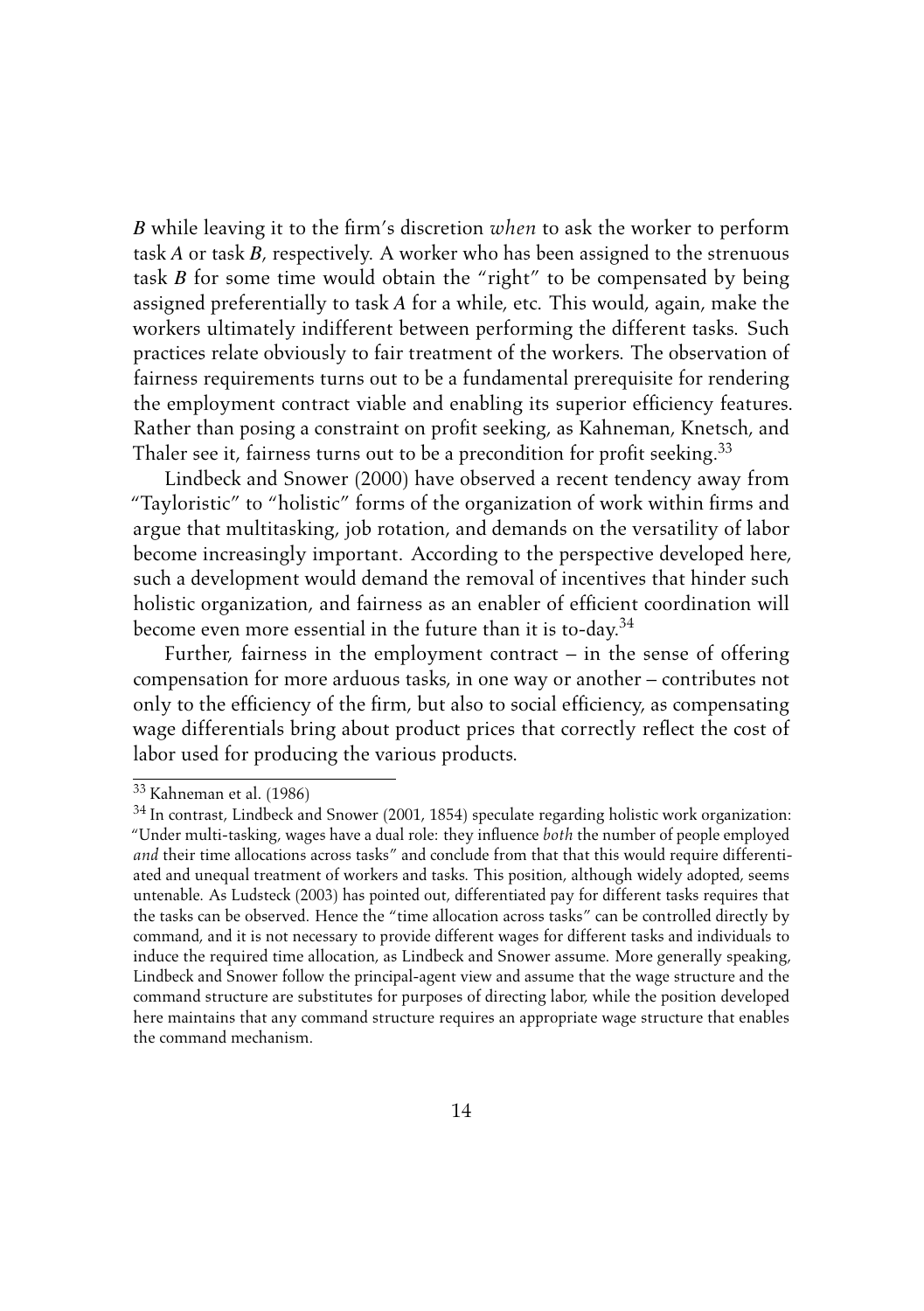<span id="page-16-0"></span>All this is quite remote from concerns about those kinds of incentives that are in the focus of the principal–agent paradigm. Such incentives may play a role in cases where observability is a problem. Within firms this seems to be less important, as you cannot compensate or incentivize what you cannot observe. You can, however, render the performance of tasks more attractive by offering performance pay, especially in cases where problems of observability do not arise. It is therefore not surprising that incentives are usually framed as a fair share in the value that has been created by the worker to the benefit of the firm. Such payments are much smaller than principal–agent theory would predict.<sup>35</sup> Well-known phenomena like the attenuation of incentives, wage compression, or selection wages would not be observed if the principal–agent view of the employment contract were correct.

To phrase these thoughts in still another way: Within markets, prices coordinate various economic activities. Within firms, coordination is achieved by the assignment of duties and responsibilities, by direct control and supervision, and by supplementing all this with fair and consistent compensation structures. These mechanisms of coordination within firms are rendered viable by virtue of normative structures that ultimately build on perceptions of fairness and legitimacy and are shaped in the past and incessantly remolded by the daily operations and interactions taking place within the firm.

#### 9 Routines and Change

The evolutionary theory of the firm emphasizes the function of routines to coordinate the division of labor within firms. The emphasis on routines, although in many ways quite relevant, hides the fact that the various routines to be found in a firm are tied together by consistency requirements. Similar cases must be treated similarly. Otherwise, entitlements and obligations will not match, and coordination cannot work smoothly. Further, the evolutionary view tends to conceive change as brought about by blind trial and error. This is misleading. Ronald [Coase](#page-19-0) has pointed this out nicely: "The firm, the market, the legal system are all social institutions and are the result of purposeful human activity.

<sup>&</sup>lt;sup>35</sup> [Frank](#page-20-0) [\(1984\)](#page-20-0)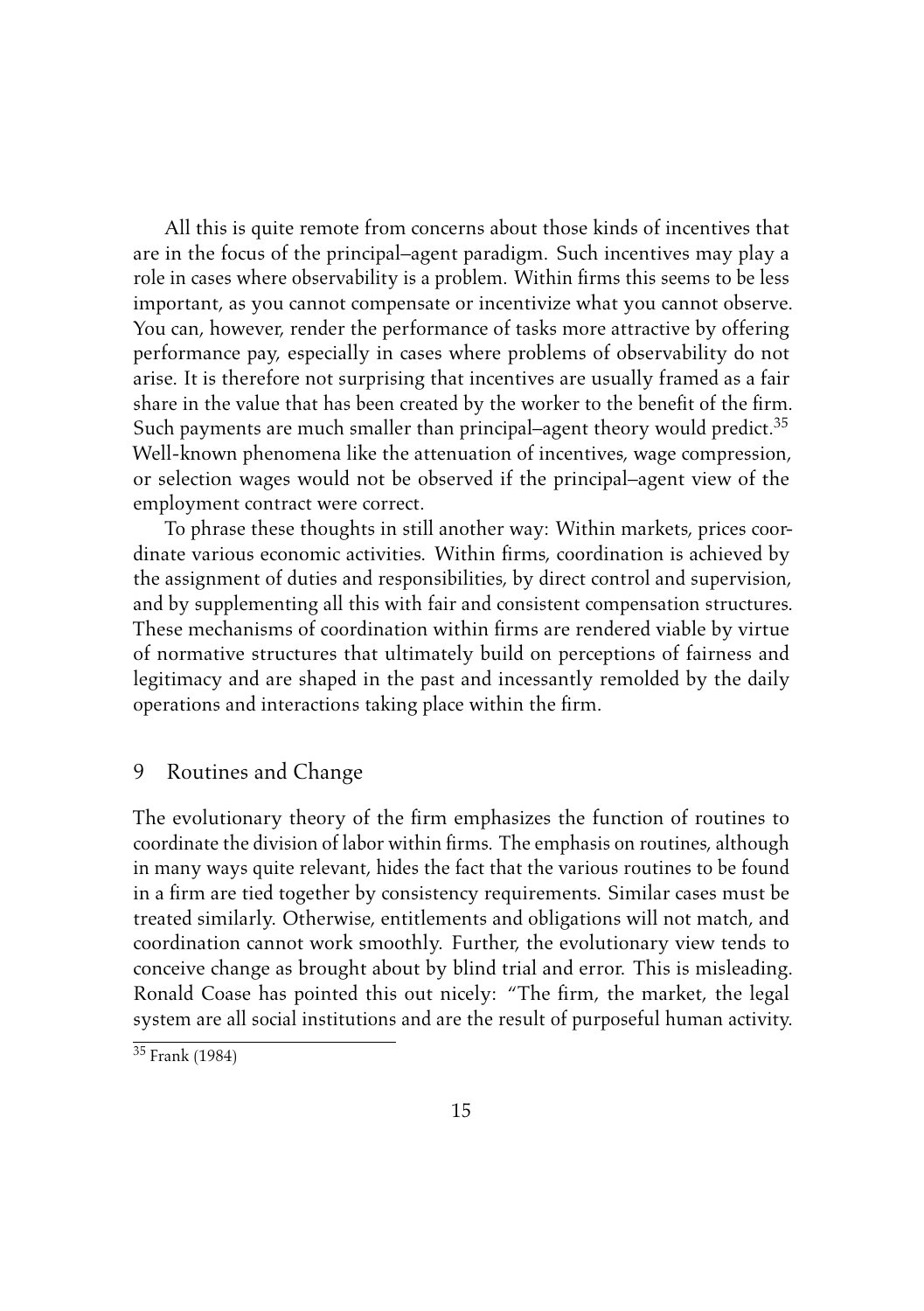<span id="page-17-0"></span>... natural selection has an IQ of zero. The IQ of businessmen and politicians may not be high, but it is not zero. Natural selection produces its results by trial and error over long periods of time. Economic systems, such as the structure of an industry, may be transformed within a single generation."<sup>36</sup> Economic change is neither blind nor fully rational.

It seems to me that this "intermediate" character of economic change – neither blind nor prescient – can be analyzed fruitfully from a consistency perspective. Firms respond to changing conditions by changing or enlarging their repertoire of action, and they seek improvements by building on their competencies. All this must be done in a piecemeal way and using the means at hand while maintaining overall consistency, even in times of change. The firm is not reshaped optimally in response to each and every change in the environment; rather, the existing routines are kept, or modified, or extended, and aligned with each other.<sup>37</sup> It would not be "rational" to start anew at each point in time; rather it is reasonable to respond to new exigencies, or find new solutions, by starting from the prevailing set of routines, norms and customs, and by extending and changing them to meet new exigencies. As the prevailing set of routines is tied together by consistency requirements, organizational change is channeled by these requirements, just as biological change is channeled by physical and genetic conditions.<sup>38</sup>

#### 10 Concluding Remarks

The consistency view of organization highlights some often neglected aspects of organizational performance. It requires transcending the standard assumptions on human behavior used in economics, as epitomized by the principal–agent view.

<sup>36</sup> [Coase](#page-19-0) [\(1978,](#page-19-0) 244)

<sup>37</sup> [Alchian](#page-18-0) [\(1984,](#page-18-0) 47) denies that when taking the principal–agent view to the extreme and concludes: "It is *not* silly to consider the entry of a new stockholder to be the creation of a new firm." This neglects the costs of setting up a system of rules that coordinate interaction. Once this is taken into account, any change (like the entry of a new stockholder) must be integrated into the existing set of routines, customs, and firm-specific norms, rather than creating a new firm from scratch.

<sup>38</sup> [Schlicht](#page-22-0) [\(1997\)](#page-22-0)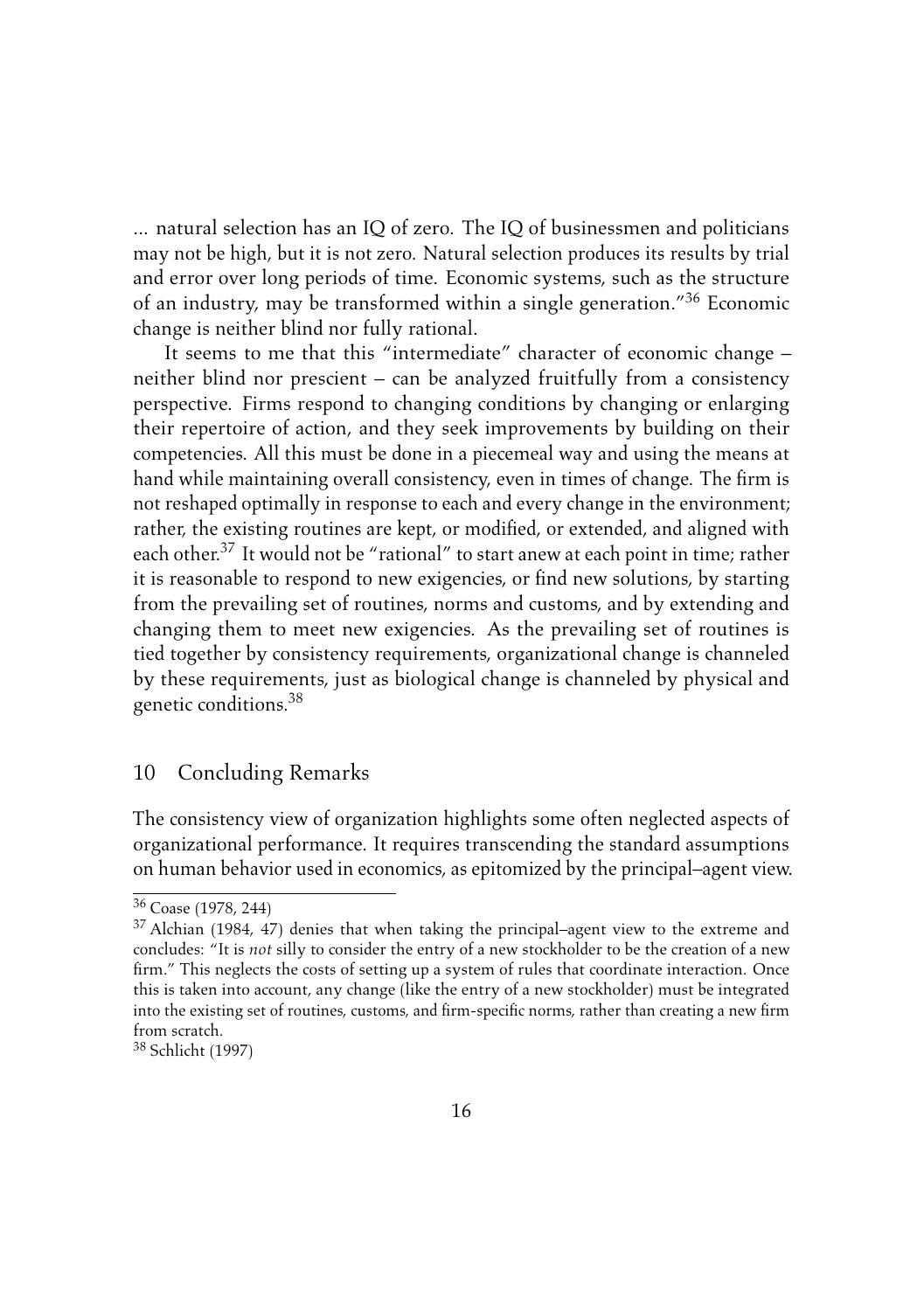<span id="page-18-0"></span>Tastes and constraints are not the only determinants of behavior. Rather the perception of a situation affects attitudes, preferences, and perceived constraints. All this contributes in shaping behavior. The above discussion was intended to introduce this thought and to relate it to some selected topics in the theory of the firm. What has been left out here is a more detailed examination of possible empirical predictions and a more systematic discussion of the underlying model of man.

#### Acknowledgment

The first version of this paper has been presented on the occasion of Oliver Williamson's 70th birthday in Berkeley in 2002. I thank an anonymous referee of the *Journal of Institutional and Theoretical Economics* for suggestions and insightful comments on an earlier draft. Comments by Aidan Walsh have been helpful for providing this version.

#### References

- Alchian, A. A. (1984). Specificity, Specialization, and Coalitions. *Journal of Institutional and Theoretical Economics*, 140: 34–39. url [http://www.digizeitschriften.](http://www.digizeitschriften.de/main/dms/img/?PPN=GDZPPN001798537) [de/main/dms/img/?PPN=GDZPPN001798537](http://www.digizeitschriften.de/main/dms/img/?PPN=GDZPPN001798537).
- Alchian, A. A., and Demsetz, H. (1972). Production, Information Costs, and Economic Organization. *American Economic Review*, 62: 777–95. url <http://econpapers.repec.org/RePEc:aea:aecrev:v:62:y:1972:i:5:p:777-95>.
- Baron, J. N., and Kreps, D. (1999). *Strategic Human Resources*. New York: Wiley. url <http://amazon.com/o/ASIN/0471072532/>.
- Batt, F. A. (1929). *The Law of Master and Servant*. London: Pitman and Sons. url <http://amazon.com/o/ASIN/B0000CNJVO/>.
- Bommer, M., DeLaPorte, R., and Higgins, J. (2000). Project Management Skunkworks: Breaking the Rules. Discussion paper, IAMOT Paper Archive. url <http://www.iamot.org/paperarchive/102B.PDF>.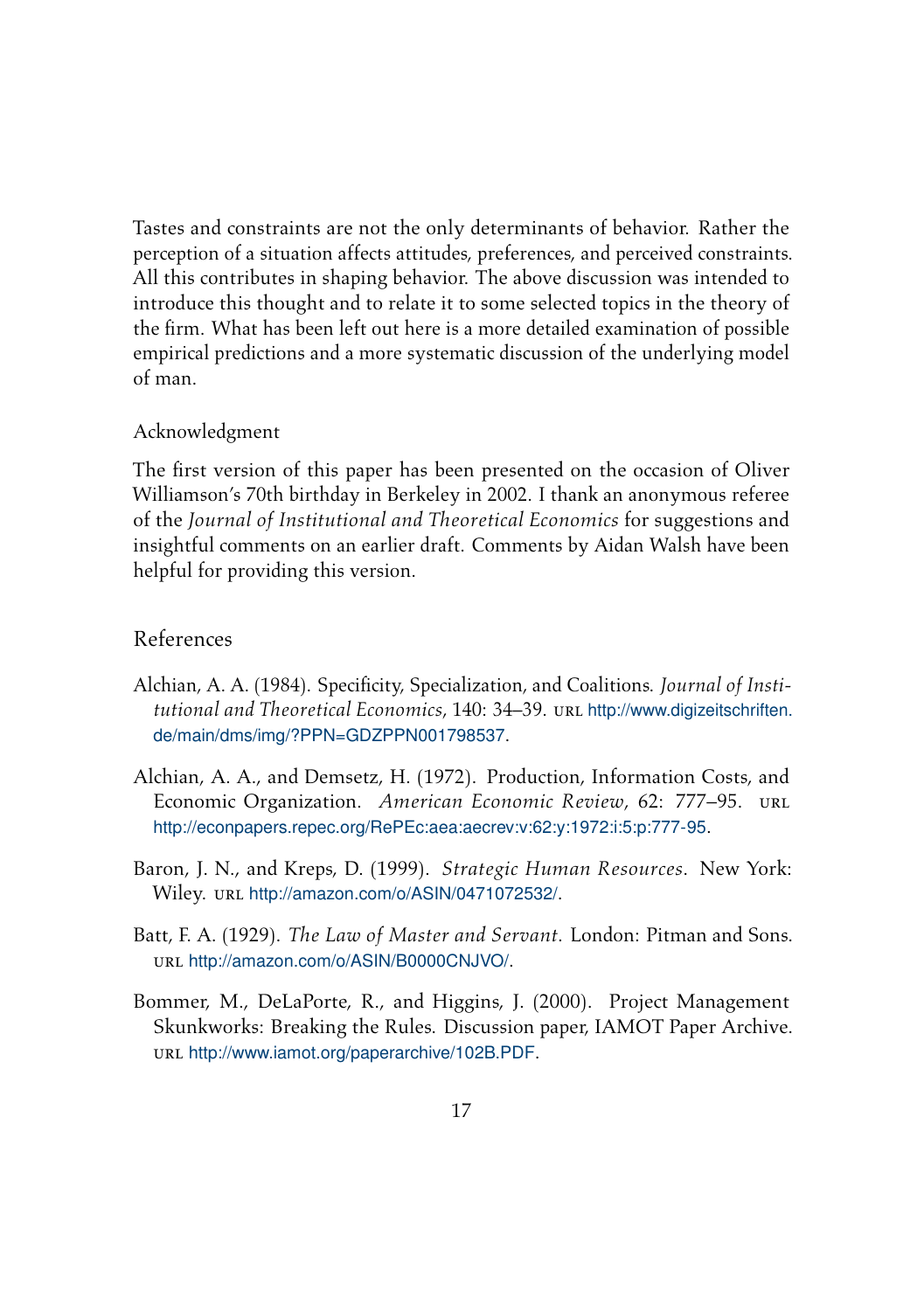- <span id="page-19-0"></span>Bower, J. L., and Christensen, C. M. (1995). Disruptive Technologies: Catching the Wave. *Harvard Business Review*, 73(1): 43–53. url [http://apps.business.](http://apps.business.ualberta.ca/mlounsbury/techcom/readings/disruptive technologies.pdf) [ualberta.ca/mlounsbury/techcom/readings/disruptivetechnologies.pdf](http://apps.business.ualberta.ca/mlounsbury/techcom/readings/disruptive technologies.pdf).
- Brady, M., and Walsh, A. (2008). Setting Strategic Direction: A Top Down or Bottom Up Process? *Business Strategy Series*, 9(1): 6–11. URL [http:](http://dx.doi.org/10.1108/17515630810850064) [//dx.doi.org/10.1108/17515630810850064](http://dx.doi.org/10.1108/17515630810850064).
- Brown, M., Falk, A., and Fehr, E. (2002). Contractual Incompleteness and the Nature of Market Interactions. IEW - Working Papers 38, Institute for Empirical Research in Economics - IEW, Institute for Empirical Research in Economics, University of Zurich, Blümlisalpstrasse 10, CH-8006 Zürich. URL <http://econpapers.repec.org/RePEc:zur:iewwpx:038>.
- Clark, G. (1984). Authority and Efficiency. The Labor Market and the Managerial Revolutionof the Late Nineteenth Century. *Journal of Economic History*, 44(4): 1069–83. url [http://econpapers.repec.org/RePEc:cup:jechis:v:44:y:1984:i:](http://econpapers.repec.org/RePEc:cup:jechis:v:44:y:1984:i:04:p:1069-1083_03) [04:p:1069-1083\\_03](http://econpapers.repec.org/RePEc:cup:jechis:v:44:y:1984:i:04:p:1069-1083_03).
- Coase, R. H. (1937). The Nature of the Firm. *Economica*, 4: 386–405. url <www.jstor.org/stable/pdfplus/2626876.pdf>.
- Coase, R. H. (1978). Economics and Biology: Evolution, Selection, and the Economic Principle:Discussion. *American Economic Review*, 68(2): 244–5. url <www.jstor.org/stable/pdfplus/1816697.pdf>.
- De Waal, F. (1983). *Chimpanzee Politics: Power and Sex Among Apes*. New York: HarperCollins. url <http://amazon.com/o/ASIN/0801863368/>.
- Dunbar, R. I. M., and Schutz, S. (2007). Evolution of the Social Brain. *Science*, 317: 1344–1347. url <http://psych.mcmaster.ca/psyweb/3f3e/reading2.pdf>.
- Fehr, E., and Gächter, S. (2002). Do Incentive Contracts Crowd Out Voluntary Cooperation? Discussion paper 34, Institute for Empirical Research in Economics, University of Zürich. url [http://econpapers.repec.org/paper/zuriewwpx/](http://econpapers.repec.org/paper/zuriewwpx/034.htm) [034.htm](http://econpapers.repec.org/paper/zuriewwpx/034.htm).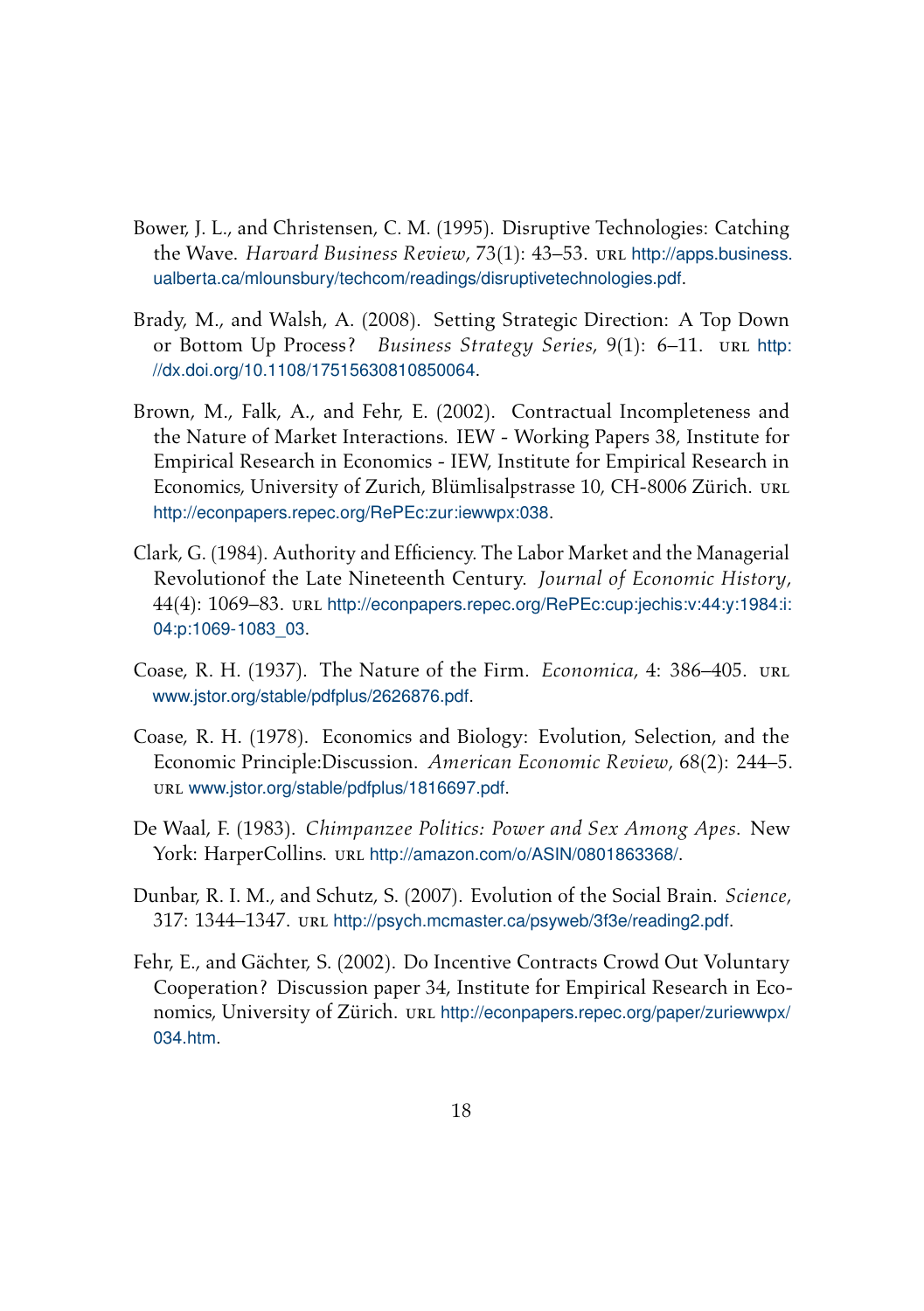- <span id="page-20-0"></span>Follett, M. P. (1940). *Dynamic Administration. The Collected Papers of Mary Parker Follett*. New York: Harper and Brothers. url [http://amazon.com/o/ASIN/](http://amazon.com/o/ASIN/0415279852/) [0415279852/](http://amazon.com/o/ASIN/0415279852/).
- Frank, R. H. (1984). Are Workers Paid their Marginal Product? *American Economic Review, 74(1): 549–71.* url [http://econpapers.repec.org/RePEc:aea:](http://econpapers.repec.org/RePEc:aea:aecrev:v:74:y:1984:i:4:p:549-71) [aecrev:v:74:y:1984:i:4:p:549-71](http://econpapers.repec.org/RePEc:aea:aecrev:v:74:y:1984:i:4:p:549-71).
- Holmstrom, B. (1982). Moral Hazard in Teams. *Bell Journal of Economics*, 13(2): 324–40. url [http://econpapers.repec.org/RePEc:rje:bellje:v:13:y:1982:i:autumn:p:](http://econpapers.repec.org/RePEc:rje:bellje:v:13:y:1982:i:autumn:p:324-340) [324-340](http://econpapers.repec.org/RePEc:rje:bellje:v:13:y:1982:i:autumn:p:324-340).
- Isaac, R. M., Mathieu, D., and Zajac, E. E. (1991). Institutional Framing and Perceptions of Fairness. *Constitutional Political Economy*, 2(3): 329–70. url <http://www.springerlink.com/content/w0k82j060275396t/>.
- Jensen, M. C., and Meckling, W. (1976). Theory of the Firm: Managerial Behavior, Agency Costs, and Ownership Structure. *Journal of Financial Economics*, 3: 305–60. url [http://econpapers.repec.org/RePEc:eee:jfinec:v:3:y:](http://econpapers.repec.org/RePEc:eee:jfinec:v:3:y:1976:i:4:p:305-360) [1976:i:4:p:305-360](http://econpapers.repec.org/RePEc:eee:jfinec:v:3:y:1976:i:4:p:305-360).
- Kahneman, D., Knetsch, J., and Thaler, R. H. (1986). Fairness as a Constraint on Profit Seeking: Entitlements in the Market. *American Economic Review*, 76(4): 728–41. url [http://econpapers.repec.org/RePEc:aea:aecrev:v:76:y:1986:i:4:](http://econpapers.repec.org/RePEc:aea:aecrev:v:76:y:1986:i:4:p:728-41) [p:728-41](http://econpapers.repec.org/RePEc:aea:aecrev:v:76:y:1986:i:4:p:728-41).
- Kreps, D. M. (1990). Corporate Culture and Economic Theory. In J. E. Alt, and K. A. Shepsle (Eds.), *Perspectives on Positive Political Economy*. Cambridge: Cambridge University Press. URL <http://amazon.com/o/ASIN/0521398517/>.
- Leibenstein, H. (1965). *Economic Theory and Organizational Analysis*. Harper & Row, reprint edition. isbn 9780063562622. url [http://amazon.com/o/ASIN/](http://amazon.com/o/ASIN/0063562626/) [0063562626/](http://amazon.com/o/ASIN/0063562626/).
- Leitl, M. (2006). Was ist ... Skunk Works? *Harvard Business Manager*, (12): 18. url <http://www.harvardbusinessmanager.de/heft/artikel/a-612370-druck.html>.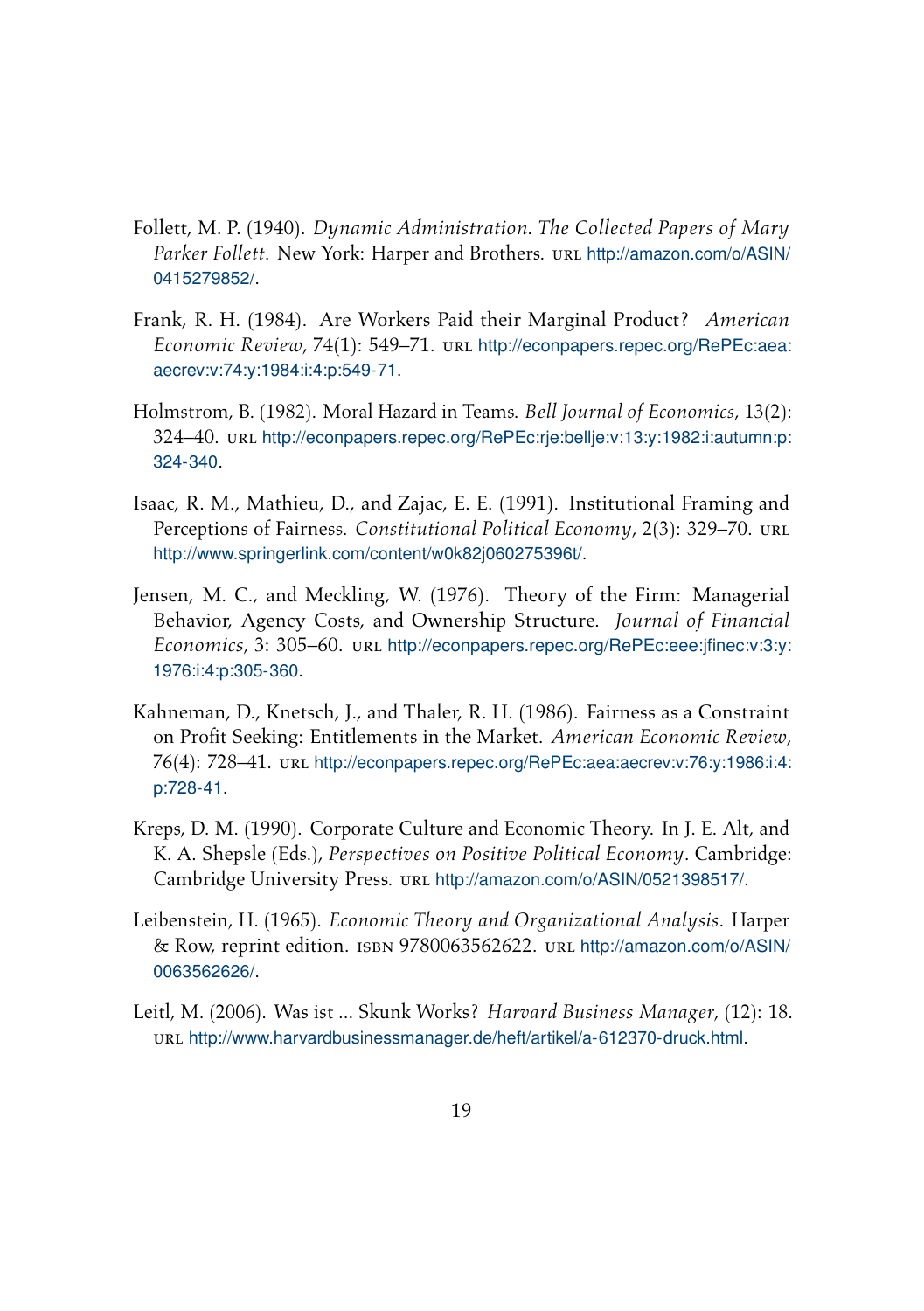- <span id="page-21-0"></span>Lindbeck, A., and Snower, D. (2000). The Division of Labor and the Market for Organizations. IZA Discussion Papers 119, Institute for the Study of Labor (IZA). url <http://econpapers.repec.org/RePEc:iza:izadps:dp119>.
- Lindbeck, A., and Snower, D. (2001). Centralized bargaining and reorganized work: Are they compatible? *European Economic Review*, 45(10): 1851–1875. url <http://econpapers.repec.org/RePEc:eee:eecrev:v:45:y:2001:i:10:p:1851-1875>.
- Ludsteck, J. (2003). Comment on: "Centralized Bargaining and Reorganized Work: Are they Compatible?". MPRA Paper 30164, University Library, Munich, Germany. url <http://econpapers.repec.org/RePEc:pra:mprapa:30164>.
- Marglin, S. (1974). What do Bosses Do? The Origins and Functions of Hierarchy in Capitalist Production. *Review of Radical Political Economics*, 6: 33–66. URL [http://edwardmcphail.com/dismal\\_science/what\\_do\\_bosses\\_do.pdf](http://edwardmcphail.com/dismal_science/what_do_bosses_do.pdf).
- Marx, K. (1867). *Capital*, volume 1. Moscow: Progress Publishers. url <http://www.marxists.org/archive/marx/works/cw/volume35/>. Translated from the 4th German edition by Samuel Moore and Edward Aveling.
- Maynard Smith, J. (1978). The Evolution of Behavior. *Scientific American*, (9): 136–45.
- Milkovich, G. T., and Newman, J. M. (1999). *Compensation*. Boston: Irwin/McGraw-Hill, 6 edition. url <http://amazon.com/o/ASIN/0072875437/>.
- Mill, J. S. (2004). *A System of Logic, Ratiocinative and Inductive*. Kessinger Publishing, 8 edition. ISBN 9780766188747. URL [http://www.laits.utexas.edu/](http://www.laits.utexas.edu/poltheory/mill/sol/) [poltheory/mill/sol/](http://www.laits.utexas.edu/poltheory/mill/sol/).
- Moore, J. (1992). The Firm as a Collection of Assets. *European Economic Review*, 36(2/3): 493–507. url [http://econpapers.repec.org/RePEc:eee:eecrev:v:36:y:1992:](http://econpapers.repec.org/RePEc:eee:eecrev:v:36:y:1992:i:2-3:p:493-507) [i:2-3:p:493-507](http://econpapers.repec.org/RePEc:eee:eecrev:v:36:y:1992:i:2-3:p:493-507).
- Mücke, P. (2002). *Unternehmensgrenzen und Arbeitsmärkte*. Marburg: Metropolis. url [http://www.metropolis-verlag.de/](http://www.metropolis-verlag.de/Unternehmensgrenzen-und-Arbeitsmaerkte/364/book.do) [Unternehmensgrenzen-und-Arbeitsmaerkte/364/book.do](http://www.metropolis-verlag.de/Unternehmensgrenzen-und-Arbeitsmaerkte/364/book.do).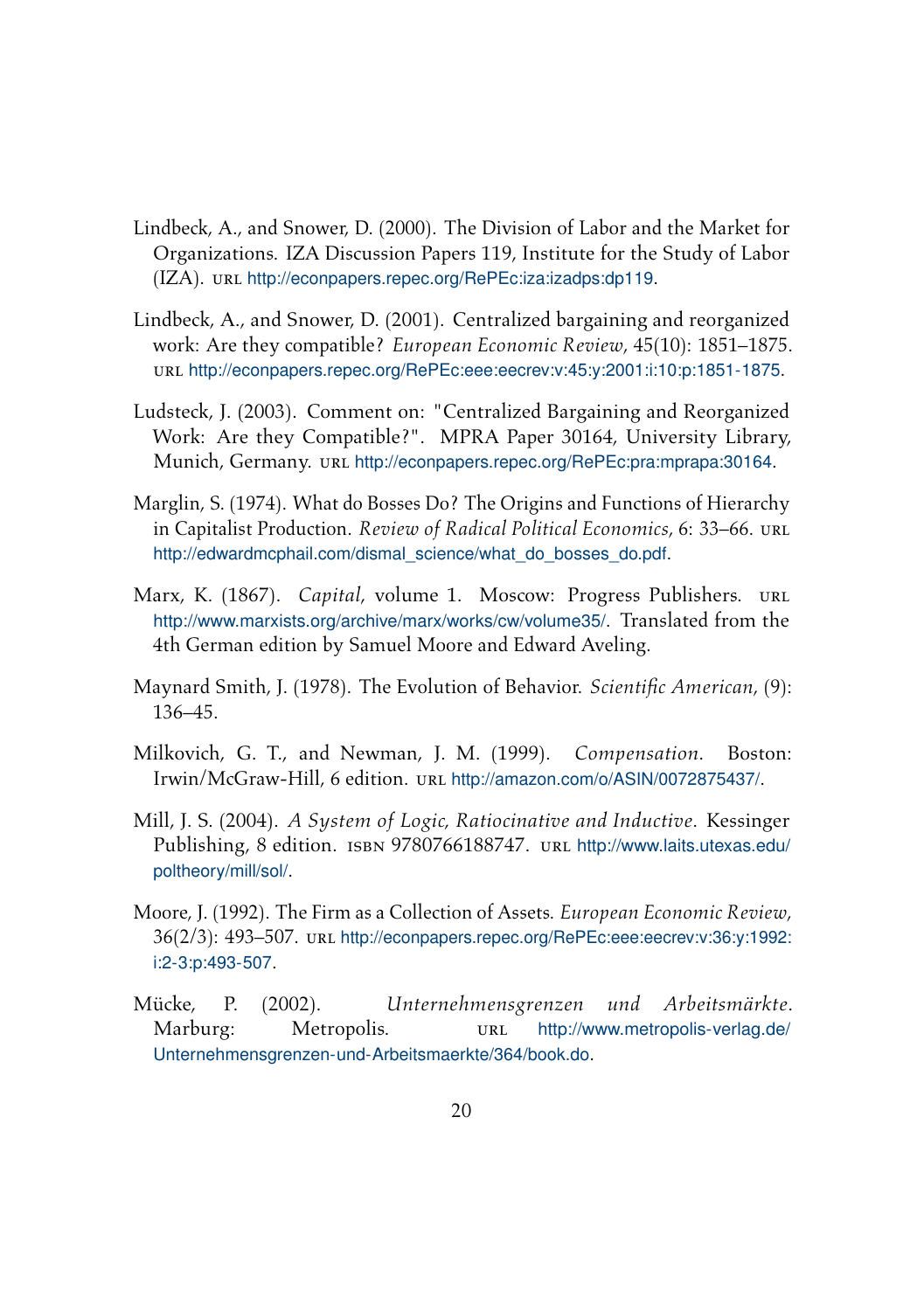- <span id="page-22-0"></span>Nelson, R. R., and Winter, S. G. (1982). *An Evolutionary Theory of Economic Change*. Cambridge, Mass.: Harvard University Press. url [http://amazon.com/](http://amazon.com/o/ASIN/B001G48SKS/) [o/ASIN/B001G48SKS/](http://amazon.com/o/ASIN/B001G48SKS/).
- Schlicht, E. (1997). Patterned Variation. The Role of Psychological Dispositions in Social and Economic Evolution. *Journal of Institutional and Theoretical Economics*, 153(4): 722–36. url [http://www.semverteilung.vwl.uni-muenchen.de/](http://www.semverteilung.vwl.uni-muenchen.de/mitarbeiter/es/paper/schlicht_patterned-variation.pdf) [mitarbeiter/es/paper/schlicht\\_patterned-variation.pdf](http://www.semverteilung.vwl.uni-muenchen.de/mitarbeiter/es/paper/schlicht_patterned-variation.pdf).
- Schlicht, E. (1998). *On Custom in the Economy*. Oxford: Clarendon Press. url [http://www.oxfordscholarship.com/oso/public/content/economicsfinance/](http://www.oxfordscholarship.com/oso/public/content/economicsfinance/0198292244/toc.html?q=Schlicht) [0198292244/toc.html?q=Schlicht](http://www.oxfordscholarship.com/oso/public/content/economicsfinance/0198292244/toc.html?q=Schlicht).
- Schlicht, E. (2003). Consistency in Organization. IZA Discussion Papers 718, Institute for the Study of Labor (IZA), Schaumburg-Lippe-Strasse 5-9, 53113 Bonn, Germany. url <http://econpapers.repec.org/RePEc:iza:izadps:dp718>.
- Schlicht, E. (2004). Social Evolution, Corporate Culture, and Exploitation. *Journal of Institutional and Theoretical Economics (JITE)*, 160(2). url [http://econpapers.repec.org/RePEc:mhr:jinste:urn:sici:0932-4569\(200406\)160:](http://econpapers.repec.org/RePEc:mhr:jinste:urn:sici:0932-4569(200406)160:2_232:seccae_2.0.tx_2-c) [2\\_232:seccae\\_2.0.tx\\_2-c](http://econpapers.repec.org/RePEc:mhr:jinste:urn:sici:0932-4569(200406)160:2_232:seccae_2.0.tx_2-c).
- Schlicht, E. (2008). Consistency in Organization. *Journal of Institutional and Theoretical Economics (JITE)*, 164(4): 612–623. url [http://econpapers.repec.](http://econpapers.repec.org/RePEc:mhr:jinste:urn:sici:0932-4569(200812)164:4_612:cio_2.0.tx_2-) [org/RePEc:mhr:jinste:urn:sici:0932-4569\(200812\)164:4\\_612:cio\\_2.0.tx\\_2-](http://econpapers.repec.org/RePEc:mhr:jinste:urn:sici:0932-4569(200812)164:4_612:cio_2.0.tx_2-).
- Simon, H. (1951). A Formal Theory of the Employment Relationship. *Economet*rica, 19(3): 293–305. url http://stevereads.com/papers\_to\_read/simon\_formal theory of the employment relationship.pdf.
- Stiglitz, J. E. (1991). Symposium on Organizations and Economics. *The Journal of Economic Perspectives*, 5(2): pp. 15–24. issn 08953309. url [http://www.jstor.](http://www.jstor.org/stable/1942683) [org/stable/1942683](http://www.jstor.org/stable/1942683).
- Walsh, A. (2008). *Hayekian insights into intra-firm coordination: Exploring the rule following perspective.* Master's thesis, Dublin City University. URL <http://doras.dcu.ie/2361/>.